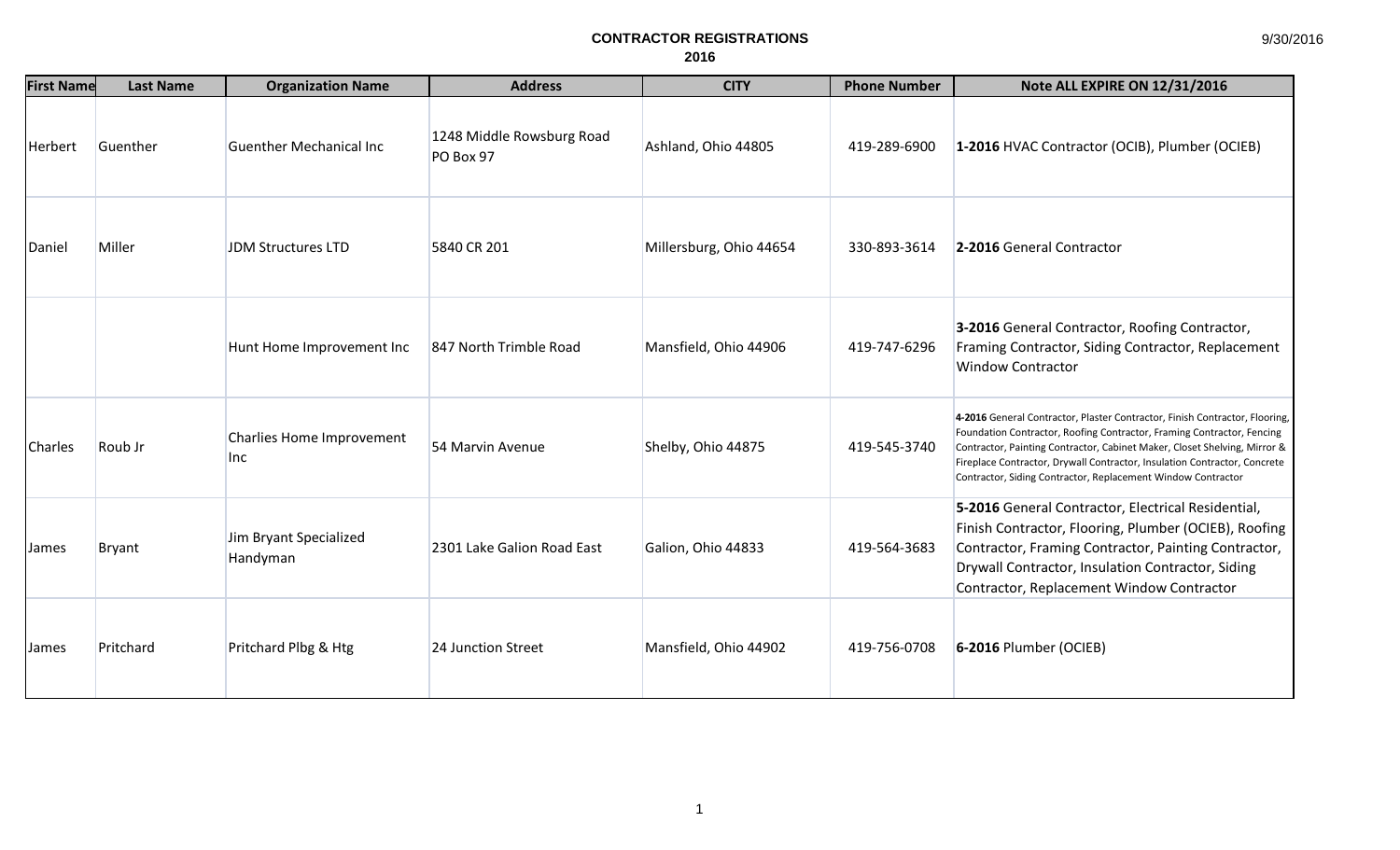9/30/2016

| Rick               | Worner          | Worner Roofing Co Inc        | <b>PO Box 183</b>           | Ontario, Ohio 44862   | 419-525-0170 | 7-2016 General Contractor, Roofing Contractor                                                                                                                                                                                                                                                                                                                        |
|--------------------|-----------------|------------------------------|-----------------------------|-----------------------|--------------|----------------------------------------------------------------------------------------------------------------------------------------------------------------------------------------------------------------------------------------------------------------------------------------------------------------------------------------------------------------------|
| August             | Maver III       | August J Maver III Const     | 29 Fourth Street            | Shelby, Ohio 44875    | 419-342-5342 | 8-2016 General Contractor, Demolition Contractor,<br>Foundation Contractor, Roofing Contractor, Drywall<br>Contractor, Concrete Contractor, Siding Contractor                                                                                                                                                                                                        |
| David              | <b>Hill</b>     | <b>Hills Helping Hand</b>    | 594 Fleming Falls Road      | Mansfield, Ohio 44905 | 419-631-2777 | 9-2016 General Contractor                                                                                                                                                                                                                                                                                                                                            |
| William            | Fox             | Fox Plumbing & Heating Inc   | 126 North Washington Street | Galion, Ohio 44833    | 419-468-2373 | 10-2016 HVAC Contractor (OCIEB), Plumber (OCIEB),<br><b>Hydronics Contractor (OCIEB)</b>                                                                                                                                                                                                                                                                             |
| Kim                | <b>Kiess</b>    | Kiess Electric Inc           | 1765 East Mansfield Street  | Bucyrus, Ohio 44820   | 419-562-0756 | 11-2016 Electrical Residential, Fire Protection<br>Contractor (Fire Marshal), Electrical Commercial<br>(OCIEB), Electrical Contractor (Commercial)                                                                                                                                                                                                                   |
| Stephen &<br>David | Marek & Steiner | Marek & Steiner Builders Inc | 617 Scott Street            | Crestline, Ohio 44827 | 419-683-6722 | 12-2016 General Contractor, Demolition Contractor, Electrical<br>Residential, Finish Contractor, Flooring, Roofing Contractor,<br>Framing Contractor, Fencing Contractor, Electrical<br>Commercial(OCIEB), Electrical Contractor(Commercial), Drywall<br>Contractor, Insulation Contractor, Concrete Contractor, Siding<br>Contractor, Replacement Window Contractor |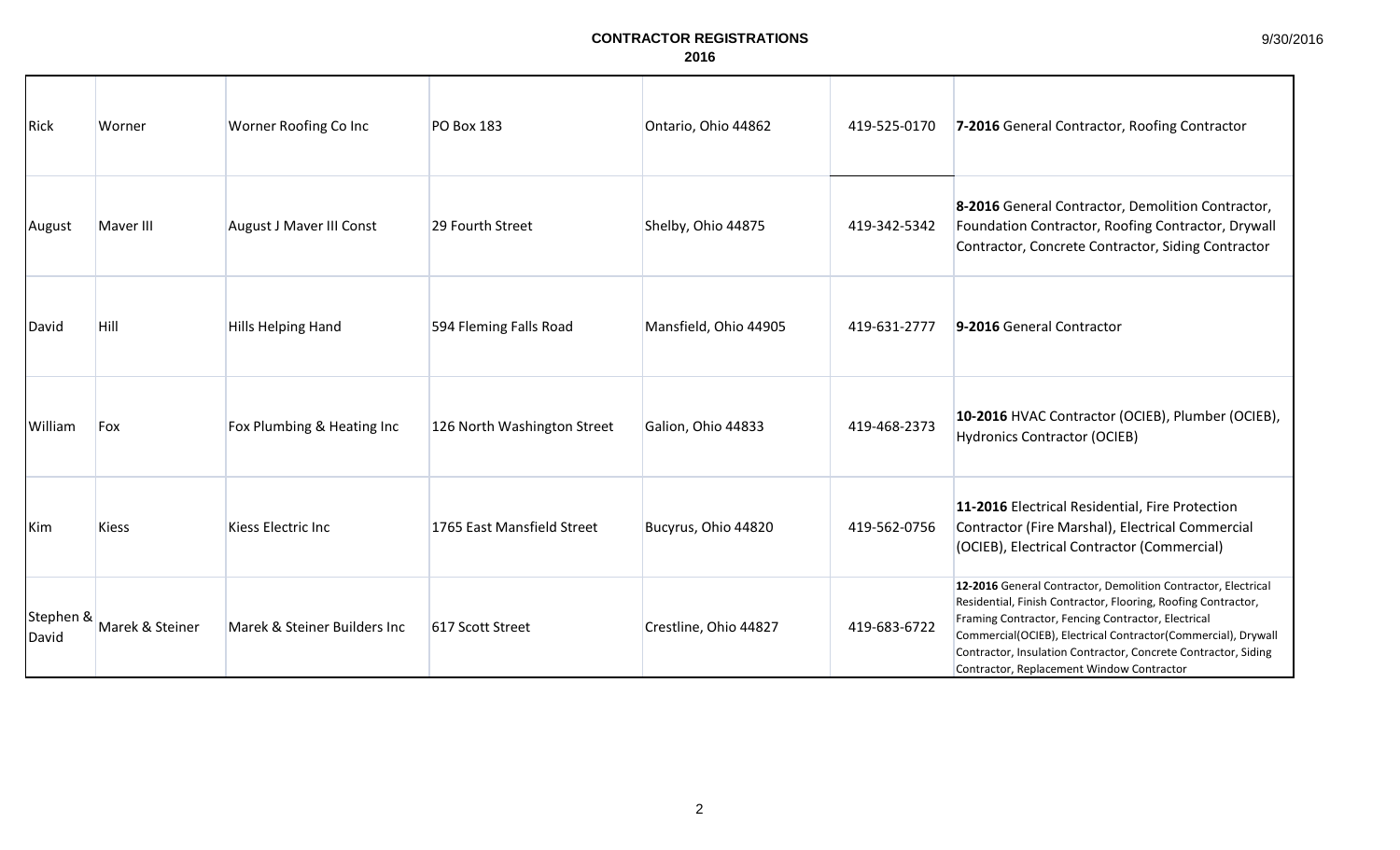9/30/2016

| Rick         | Reece          | R.G. Smith of Mansfield Inc                               | 166 West Sixth Street      | Mansfield, Ohio 44902      | 419-524-4778 | 13-2016 General Contractor, Demolition Contractor, HVAC<br>Contractor(OCIEB), Plumber(OCIEB), Foundation Contractor,<br>Roofing Contractor, Framing Contractor, Excavating Contractor,<br>Fencing Contractor, Painting Contractor, Drywall Contractor, Steel<br>Erectors, Insulation Contractor, Concrete Contractor, Siding<br>Contractor |
|--------------|----------------|-----------------------------------------------------------|----------------------------|----------------------------|--------------|--------------------------------------------------------------------------------------------------------------------------------------------------------------------------------------------------------------------------------------------------------------------------------------------------------------------------------------------|
| <b>Steve</b> | <b>Mullins</b> | Complete Comfort                                          | 11301 Upper Gilchrist Road | Mt. Vernon, Ohio 43050     | 740-392-2505 | 14-2016 HVAC Contractor (OCIEB)                                                                                                                                                                                                                                                                                                            |
| Gary         | Eberts         | E & B Sales & Service Inc<br>dba Eberts Heating & Cooling | 896 Ashland Road           | Mansfield, Ohio 44905      | 419-589-2000 | 15-2016 HVAC Contractor (OCIEB), Plumber (OCIEB),<br><b>Electrical Commercial (OCIEB)</b>                                                                                                                                                                                                                                                  |
|              |                | <b>Water Watts Inc</b>                                    | 9059 South Carr Road       | Fredericksburg, Ohio 44627 | 330-695-3601 | 16-2016 HVAC Contractor (OCIEB), Electrical<br>Residential, Plumber (OCIEB)                                                                                                                                                                                                                                                                |
|              |                | <b>Buckeye Excavating &amp;</b><br>Construction Inc       | 191 S R 61 East            | Norwalk, Ohio 44857        | 419-663-3113 | 17-2016 General Contractor                                                                                                                                                                                                                                                                                                                 |
| Michael      | Reed           | Reeds Lawn Care                                           | 1700 Myers Road            | Shelby, Ohio 44875         | 419-631-1885 | 18-2016 General Contractor, Landscape Including<br>Arborist and Tree Trimmer, Tree/Stump Removal                                                                                                                                                                                                                                           |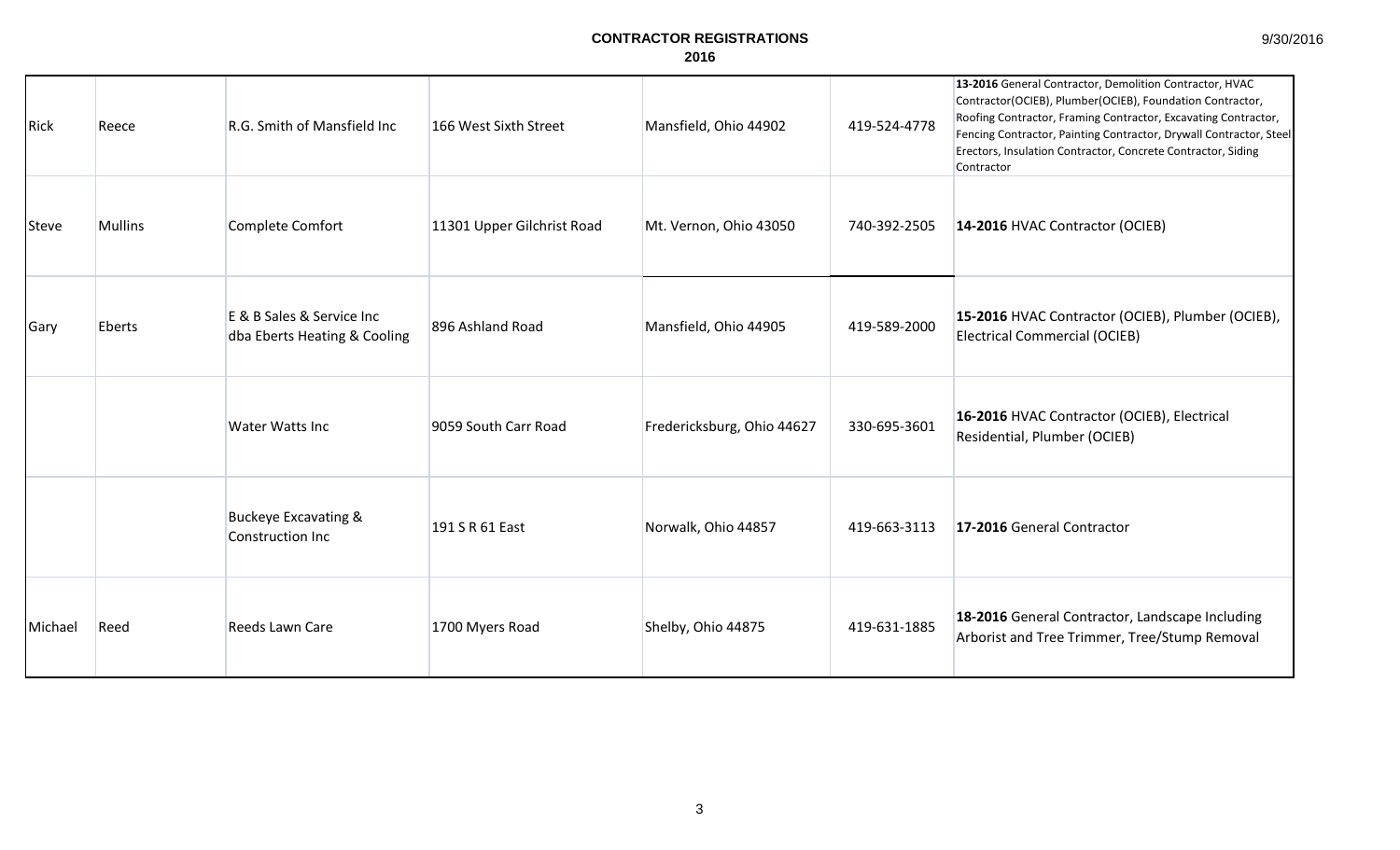| Keith | Rowland        | Lake Erie Electric Inc               | 539 North Home Road     | Mansfield, Ohio 44906 | 419-529-4611 | 19-2016 Electrical Commercial (OCIEB), Electrical<br>Contractor (Commercial)                                                                                  |
|-------|----------------|--------------------------------------|-------------------------|-----------------------|--------------|---------------------------------------------------------------------------------------------------------------------------------------------------------------|
| Lisa  | <b>Hawkins</b> | DaNite Sign Co                       | 1640 Harmon Avenue      | Columbus, Ohio 43223  | 614-444-3333 | 20-2016 Sign Erector                                                                                                                                          |
|       |                | Kelstin Inc                          | 183 South Gamble Street | Shelby, Ohio 44875    | 419-342-5520 | 21-2016 General Contractor, Demolition Contractor,<br>Sewer Tapper, Foundation Contractor, Sign Erector,<br><b>Excavating Contractor, Concrete Contractor</b> |
|       |                | Prints & Paints Floorcovering<br>Inc | 888 Bucyrus Road        | Galion, Ohio 44833    | 419-462-5663 | <b>22-2016 Flooring</b>                                                                                                                                       |
|       |                | Sarver Paving Co                     | <b>PO Box 310</b>       | Ashland, Ohio 44805   | 419-289-7746 | 23-2016 General Contractor, Paving Contractor                                                                                                                 |
| Larry | Saunders       | <b>Saunders Renovations</b>          | 6105 Windfall Road      | Galion, Ohio 44833    | 419-462-5436 | 24-2016 General Contractor, Flooring, Replacement<br><b>Window Contractor</b>                                                                                 |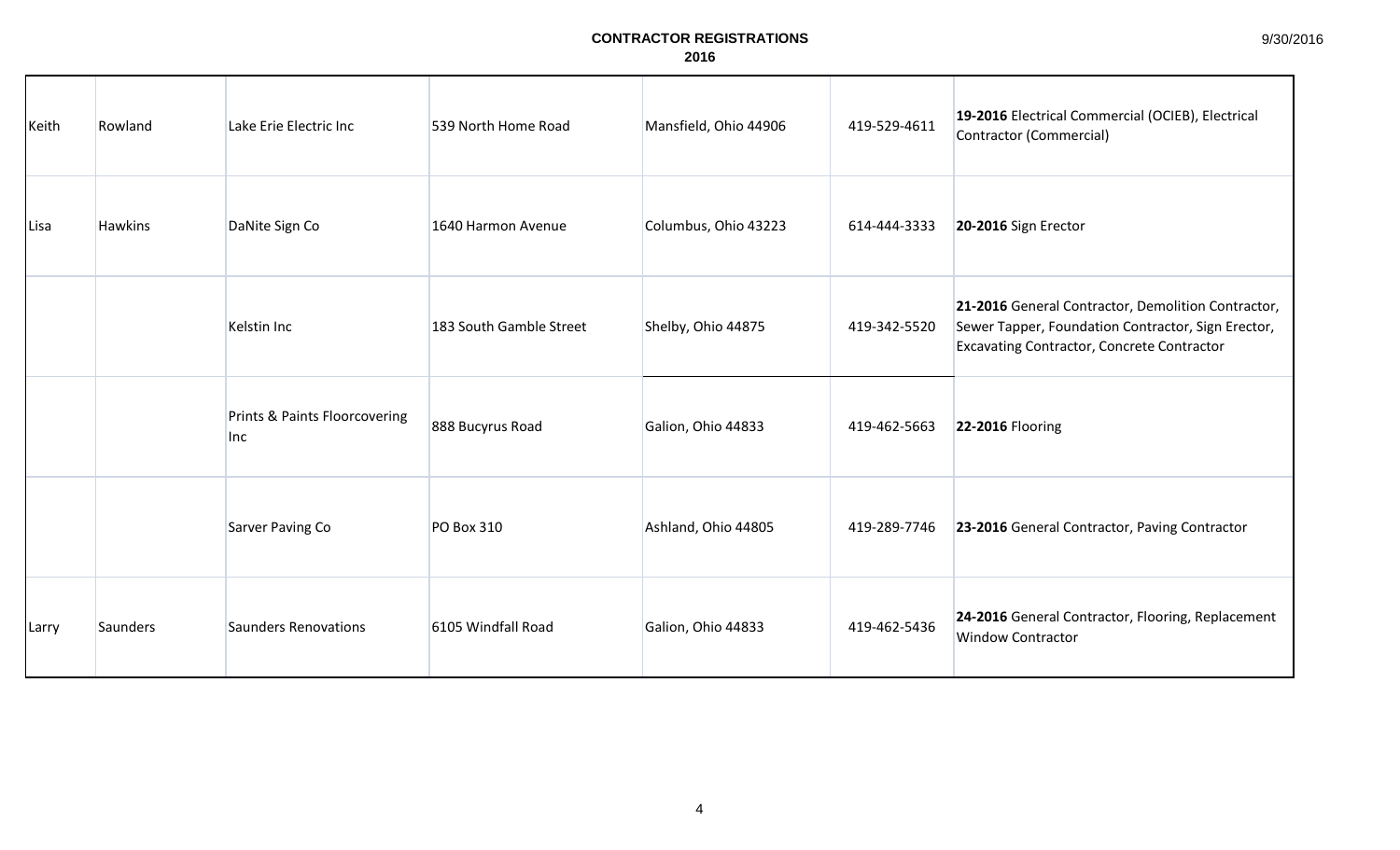| Matt       | <b>Schag</b> | Schag Inc dba Allen Cabinetry &<br>The Countertop Shop      | 132 Distl Avenue   | Mansfield, Ohio 44902 | 419-526-6505 | 25-2016 Cabinet Maker                                                                                                                                                                                                                                                                                                                                              |
|------------|--------------|-------------------------------------------------------------|--------------------|-----------------------|--------------|--------------------------------------------------------------------------------------------------------------------------------------------------------------------------------------------------------------------------------------------------------------------------------------------------------------------------------------------------------------------|
|            |              | Pioneer Career & Technology<br>Center                       | 27 Ryan Road       | Shelby, Ohio 44875    | 419-347-7926 | 26-2016 General Contractor, Demolition Contractor, Electrical<br>Residential, Finish Contractor, Flooring, Roofing Contractor,<br>Framing Contractor, Fencing Contractor, Painting Contractor,<br>Cabinet Maker, Closet Shelving, Mirror & Fireplace Contractor,<br>Drywall Contractor, Insulation Contractor, Siding Contractor,<br>Replacement Window Contractor |
| IJim       | Yetzer       | Yetzer Electric & Plumbing                                  | 50 Grove Avenue    | Shelby, Ohio 44875    | 419-347-2118 | 27-2016 Electrical Residential, Plumber                                                                                                                                                                                                                                                                                                                            |
| <b>Sam</b> | Coleman      | Coleman Asphalt Co                                          | 111 Mickey Road    | Shelby, Ohio 44875    | 419-347-8563 | 28-2016 Paving Contractor                                                                                                                                                                                                                                                                                                                                          |
| Dan        | Smith        | Simonson Construction Services 2112 Troy Road<br><b>Inc</b> |                    | Ashland, Ohio 44805   | 419-281-8299 | 29-2016 General Contractor, Demolition Contractor,<br>Sewer Tapper, Finish Contractor, Excavating<br>Contractor                                                                                                                                                                                                                                                    |
| Jeff       | Walker       | <b>Bath Solutions by Walker</b>                             | 6645 Windfall Road | Galion, Ohio 44833    | 419-468-5072 | 30-2016 General Contractor                                                                                                                                                                                                                                                                                                                                         |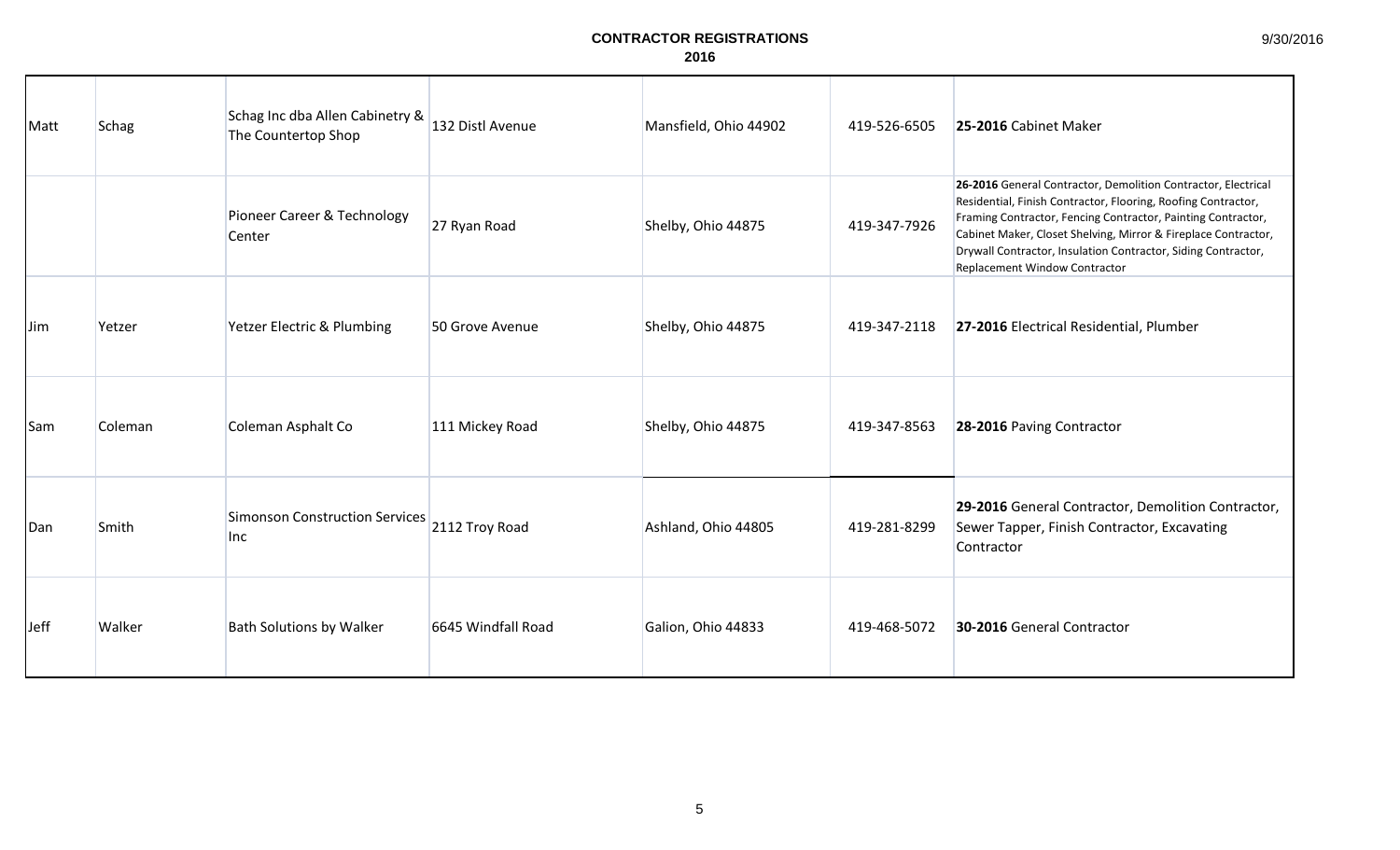|         |         | M. Smith Roofing Ltd    | <b>PO Box 149</b>     | Shelby, Ohio 44875    | 419-347-9589 | 31-2016 Roofing Contractor                                                   |
|---------|---------|-------------------------|-----------------------|-----------------------|--------------|------------------------------------------------------------------------------|
| Dirk    | Roberts | RBP One Inc             | 1205 St Rt 603 West   | Shiloh, Ohio 44878    | 419-564-4891 | 32-2016 Painting Contractor                                                  |
|         |         | Welfle Inc              | <b>PO Box 581</b>     | Norwalk, Ohio 44857   | 419-663-1121 | 33-2016 Paving Contractor                                                    |
|         |         | Kahls Electric Inc      | 2740 Lexington Avenue | Mansfield, Ohio 44904 | 419-884-2277 | 34-2016 Electrical Commercial (OCIEB), Electrical<br>Contractor (Commercial) |
|         |         | Thomas and Son Electric | <b>PO Box 131</b>     | Ontario, Ohio 44862   | 419-989-5188 | 35-2016 Electrical Residential                                               |
| Wendell | Amstutz | Little A Construction   | 84 Baermar Drive      | Shelby, Ohio 44875    | 419-347-5562 | 36-2016 General Contractor, Concrete Contractor                              |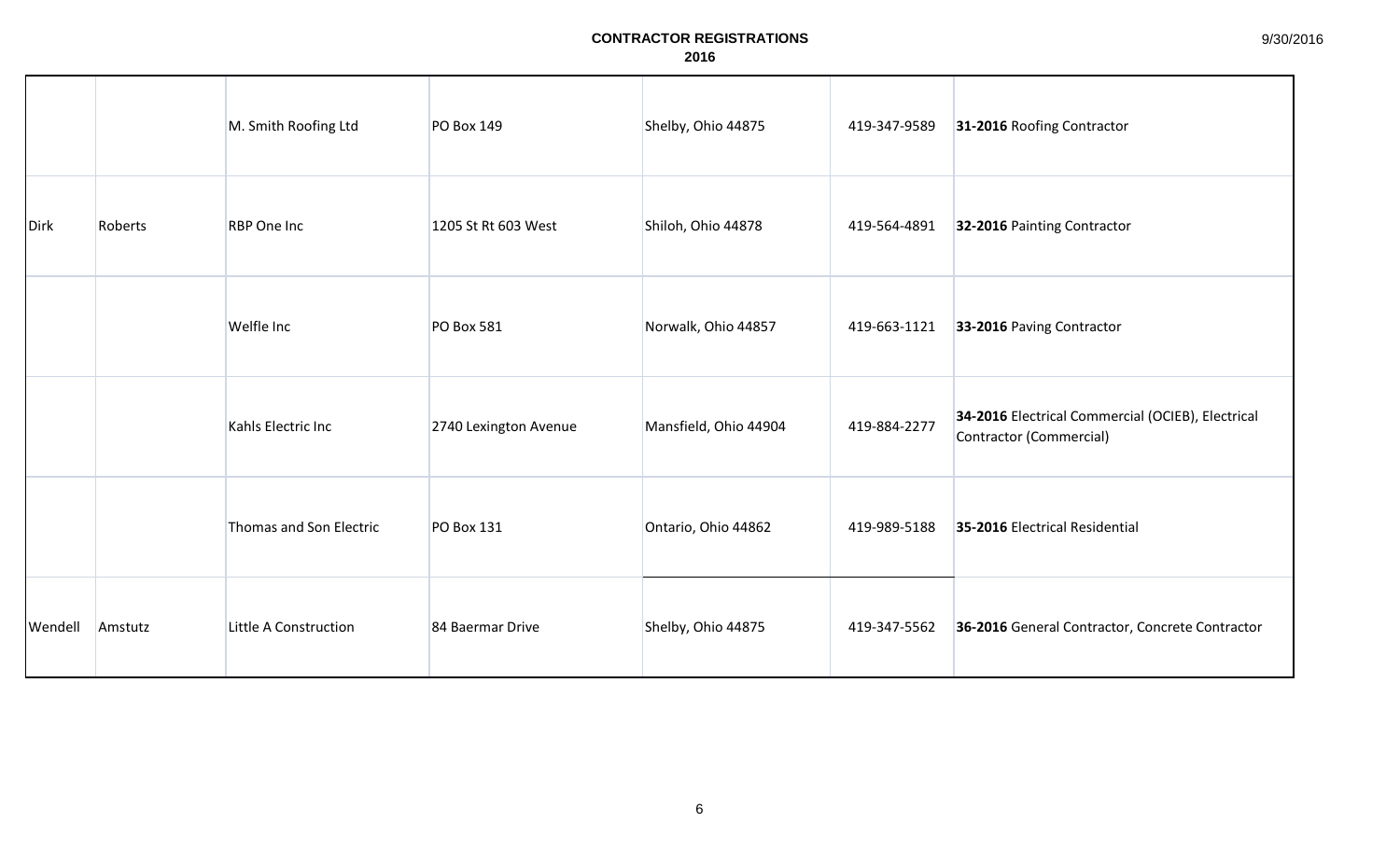|             |            | Hunts Fence Inc                        | 1402 Campbell Road         | Marion, Ohio 43302    | 740-382-0929 | 37-2016 Fencing Contractor                                                   |
|-------------|------------|----------------------------------------|----------------------------|-----------------------|--------------|------------------------------------------------------------------------------|
| <b>Chet</b> | Yetzer     |                                        | 44 Terrace Park            | Shelby, Ohio 44875    | 419-347-2728 | 38-2016 Electrical Residential                                               |
| Stephen     | Comunale   | S.A. Comunale Co Inc                   | 2900 Newpark Drive         | Barberton, Ohio 44203 | 330-706-3040 | 39-2016 Fire Protection Contractor (Fire Marshal)                            |
|             |            | Shambaugh Cleaning &<br>Restoration    | 3401 Park Avenue West      | Mansfield, Ohio 44906 | 419-529-6422 | 40-2016 General Contractor                                                   |
| John        | Trubach    | JT's Complete Plumbing<br>Services LLC | 5004 Old St Rt 18          | Wakeman, Ohio 44889   | 419-929-0950 | 41-2016 Plumber (OCIEB)                                                      |
| Roger       | Oberlander | Oberlanders Tree & Landscape<br>Ltd    | 1874 East Mansfield Street | Bucyrus, Ohio 44820   | 419-562-8733 | 42-2016 Landscape Including Arborist and Tree<br>Trimmer, Tree/Stump Removal |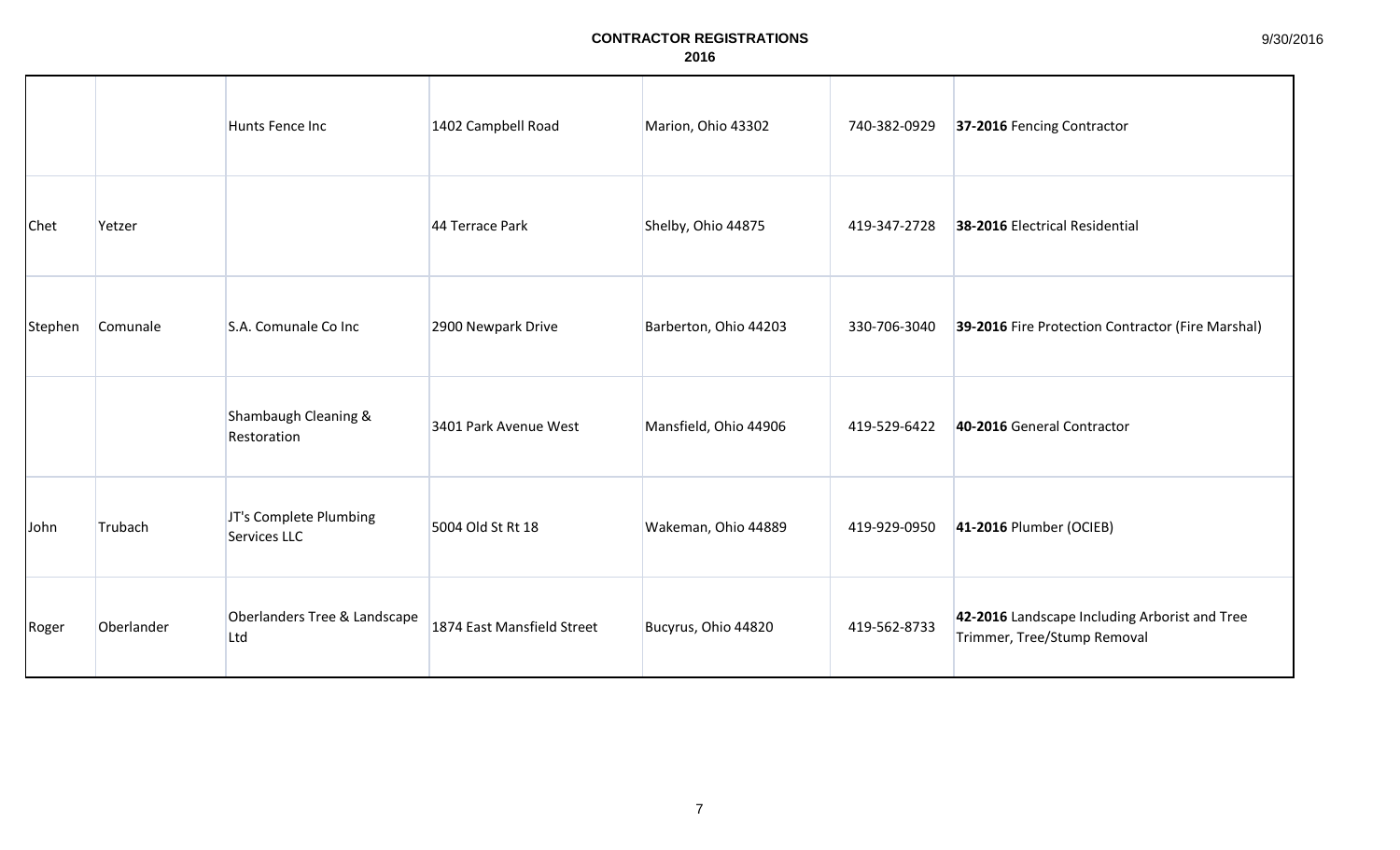| 9/30/2016 |  |
|-----------|--|
|-----------|--|

|                |         | J & F Construction Inc            | 2141 St Rt 19              | Bucyrus, Ohio 44820   | 419-562-6662 | 43-2016 General Contractor, Demolition Contractor, Plaster Contractor,<br>Finish Contractor, Flooring, Foundation Contractor, Roofing Contractor,<br>Sign Erector, Framing Contractor, Excavating Contractor, Painting<br>Contractor, Drywall Contractor, Steel Erectors, Insulation Contractor,<br>Concrete Contractor, Siding Contractor, Replacement Window Contractor |
|----------------|---------|-----------------------------------|----------------------------|-----------------------|--------------|---------------------------------------------------------------------------------------------------------------------------------------------------------------------------------------------------------------------------------------------------------------------------------------------------------------------------------------------------------------------------|
|                |         | J & B Acoustical Inc              | 2750 Lexington Avenue      | Mansfield, Ohio 44904 | 419-884-1155 | 44-2016 Drywall Contractor                                                                                                                                                                                                                                                                                                                                                |
| Chuck          | Keller  | Keller Bros Const Inc             | 5292 Settlement East Road  | Shelby, Ohio 44875    | 419-347-7967 | 45-2016 General Contractor                                                                                                                                                                                                                                                                                                                                                |
|                |         | <b>Purdy Construction Company</b> | PO Box 668                 | Mansfield, Ohio 44901 | 419-524-2491 | 46-2016 General Contractor                                                                                                                                                                                                                                                                                                                                                |
| <b>Chester</b> | Kean Sr | Kean Remodeling Inc               | 2245 Lake Galion Road East | Galion, Ohio 44833    | 419-462-2082 | 47-2016 General Contractor, Electrical Residential,<br>Plumber(OCIEB), Roofing Contractor, Replacement<br><b>Window Contractor</b>                                                                                                                                                                                                                                        |
| Timothy        | Vaughn  | Vaughn Industries LLC             | 1201 East Findlay Street   | Carey, Ohio 43316     | 419-396-3900 | 48-2016 HVAC Contractor(OCIEB), Fire Protection<br>Contractor (Fire Marshal), Electrical Commercial<br>(OCIEB), Hydronics Contractor (OCIEB)                                                                                                                                                                                                                              |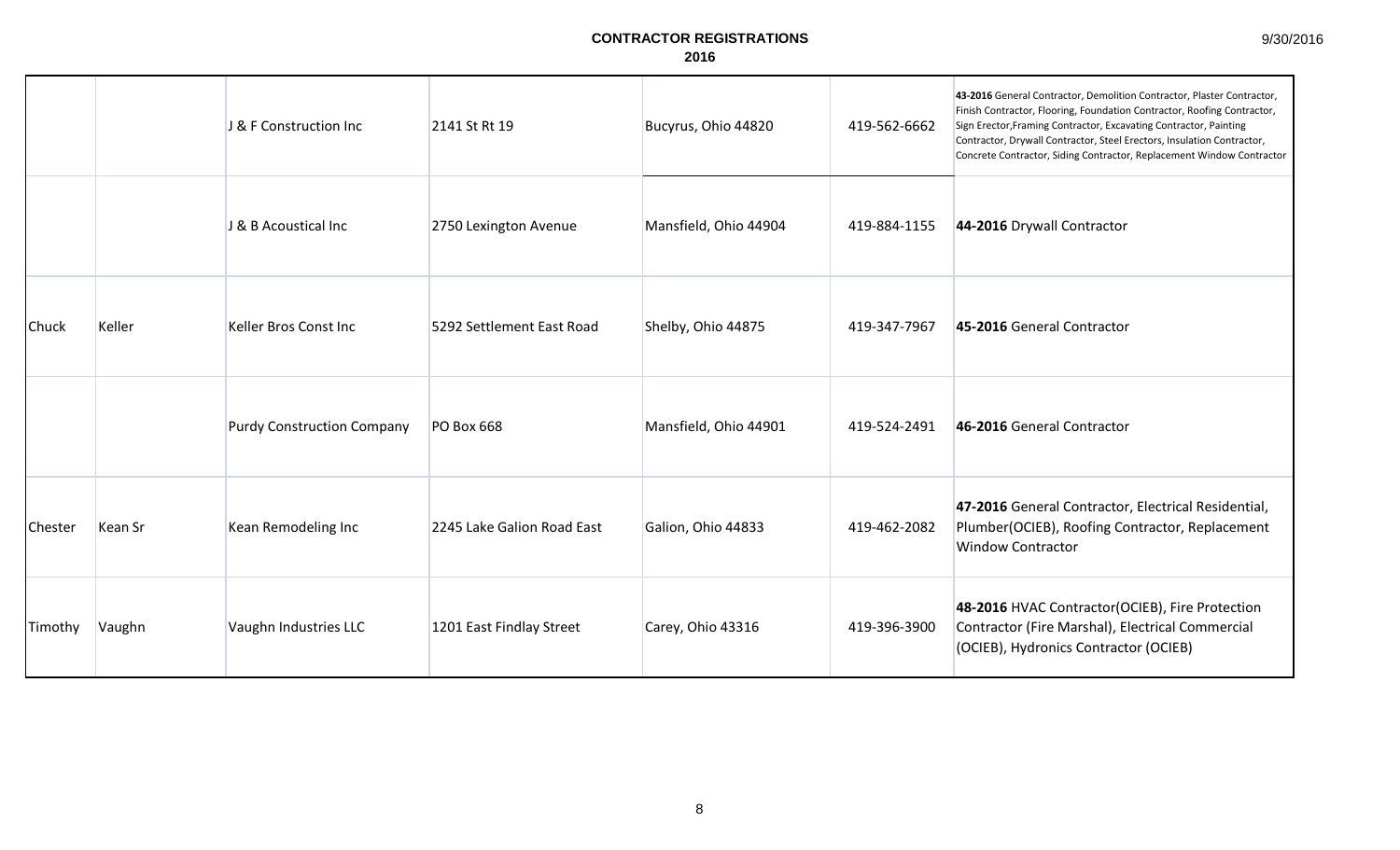# 9/30/2016

| <b>Brian</b> | Fenner        | Fenner Plbg, Htg & Air<br>Conditioning | 97 Samantha Drive                           | Shelby, Ohio 44875    | 419-687-6935 | 49-2016 HVAC Contractor(OCIEB), Electrical<br>Residential, Sewer Tapper, Plumber(OCIEB),<br>Refrigeration Contractor, Electrical<br>Contractor(Commercial), Hydronics<br>Contractor(OCIEB) |
|--------------|---------------|----------------------------------------|---------------------------------------------|-----------------------|--------------|--------------------------------------------------------------------------------------------------------------------------------------------------------------------------------------------|
| Trent        | Dawson        | <b>TWD Plumbing</b><br>dba Mr. Rooter  | 945 North Trimble Road<br><b>PO Box 494</b> | Mansfield, Ohio 44901 | 419-589-9600 | 50-2016 Plumber (OCIEB), Excavating Contractor                                                                                                                                             |
| William      | Scott         | <b>Scottys Excavating</b>              | 3010 Walker Lake Road                       | Mansfield, Ohio 44903 | 419-529-2381 | 51-2016 Excavating Contractor                                                                                                                                                              |
| David        | <b>Dies</b>   | Dies Electric Inc                      | 643 East Tallmadge Avenue                   | Akron, Ohio 44310     | 330-253-9959 | 52-2016 Electrical Commercial (OCIEB), Electrical<br>Contractor (Commercial)                                                                                                               |
| Robert       | <b>Crabbs</b> | Bob & Bob Door Co                      | 903 West Longview Avenue                    | Mansfield, Ohio 44906 | 419-747-2255 | 53-2016 Finish Contractor, Framing Contractor,<br>Replacement Window Contractor                                                                                                            |
| Randy        | Fidler        | <b>Fidler Construction</b>             | 622 Baseline Road                           | Shiloh, Ohio 44878    |              | 54-2016 Sewer Tapper, Roofing Contractor,<br><b>Excavating Contractor</b>                                                                                                                  |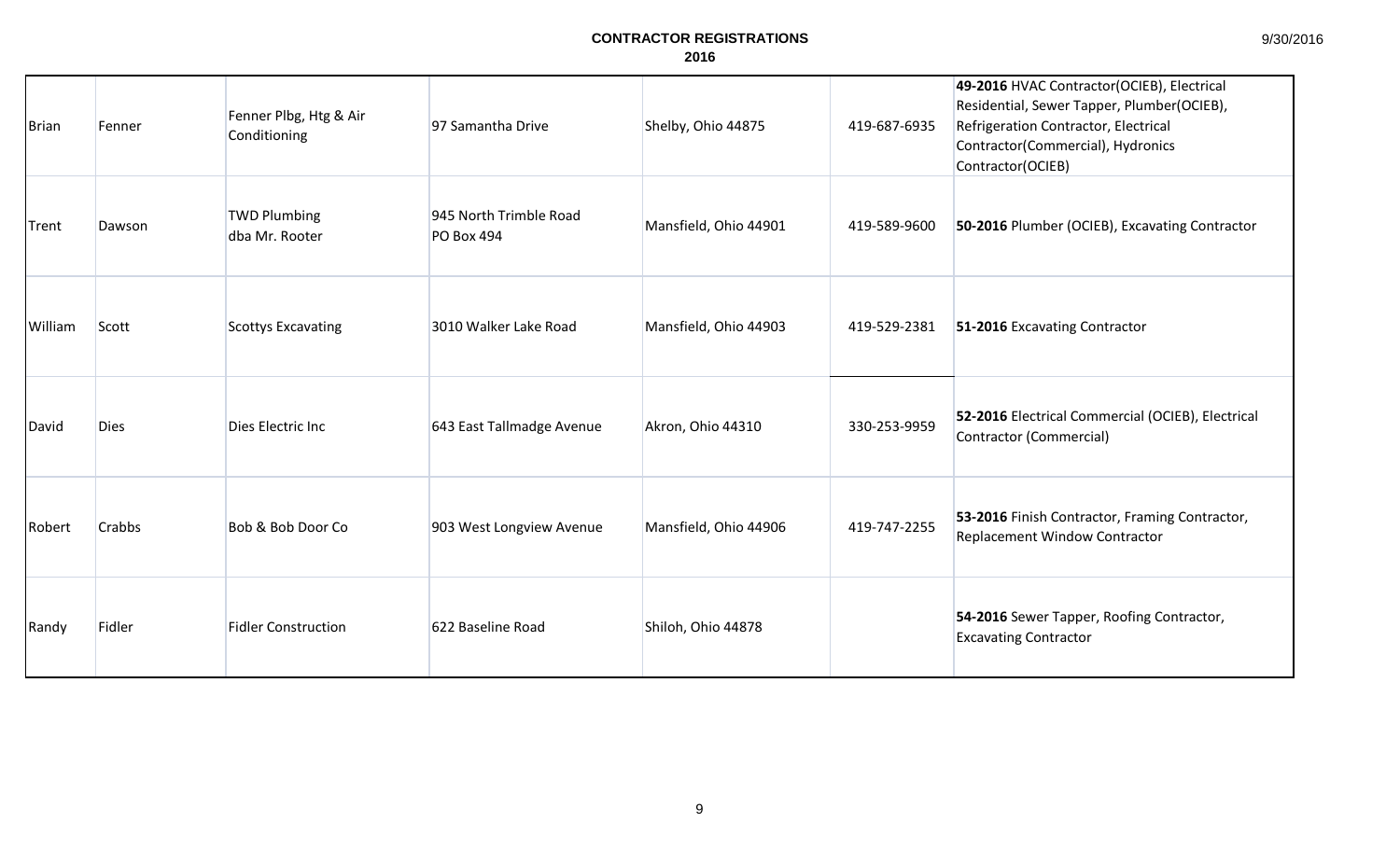| Pamela | Henson        | Installed Building Products LLC 495 South High Street Suite 50 |                         | Columbus, Ohio 43215  | 614-221-3399 | 55-2016 Insulation Contractor                                                                                                    |
|--------|---------------|----------------------------------------------------------------|-------------------------|-----------------------|--------------|----------------------------------------------------------------------------------------------------------------------------------|
| John   | Weaver        | <b>Sutters Home Decorating</b>                                 | 72 West Main Street     | Shelby, Ohio 44875    | 419-342-6941 | 56-2016 Flooring                                                                                                                 |
| Craig  | Eshelman      | C. Eshelman Concrete                                           | 3987 George Hawk Road   | Shelby, Ohio 44875    | 419-571-9519 | 57-2016 Demolition Contractor, Waterproofing<br>Contractor, Foundation Contractor, Excavating<br>Contractor, Concrete Contractor |
| Chuck  | Eshelman      | C.L. Eshelman Exc                                              | 3826 Shelby Ganges Road | Shelby, Ohio 44875    | 419-565-3225 | 58-2016 General Contractor, Waterproofing<br>Contractor, Sewer Tapper, Excavating Contractor,<br><b>Concrete Contractor</b>      |
| Dan    | Van Harlingen | Shaw Ott Medical                                               | 270 Lexington Avenue    | Mansfield, Ohio 44907 | 419-524-4388 | 59-2016 General Contractor                                                                                                       |
| Mark   | Adams         | <b>Adams Quality Heating &amp;</b><br>Cooling                  | 4590 St Rt 61           | Plymouth, Ohio 44865  | 419-687-8860 | 60-2016 HVAC Contractor (OCIEB), Plumber (OCIEB)                                                                                 |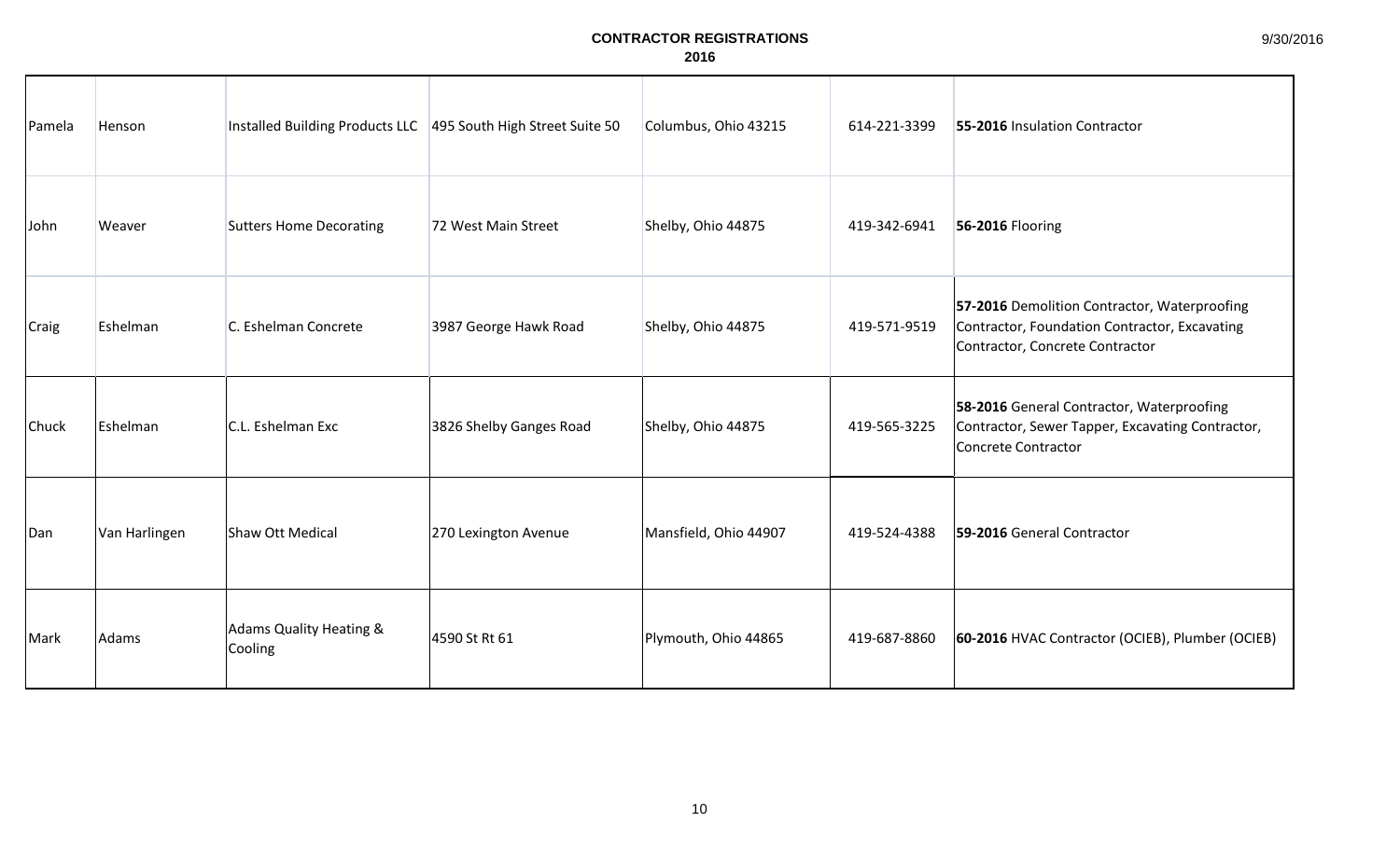|          |                      | Jamison Well Drilling Inc                           | 258 Central Avenue    | Mansfield, Ohio 44905 | 419-524-8560 | 61-2016 General Contractor                                                                                                                                   |
|----------|----------------------|-----------------------------------------------------|-----------------------|-----------------------|--------------|--------------------------------------------------------------------------------------------------------------------------------------------------------------|
| Pam      | <b>Blanton Brown</b> | Action Drain & Septic                               | PO Box 904            | Mansfield, Ohio 44901 | 419-342-0026 | 62-2016 Demolition Contractor, Sewer Tapper,<br><b>Excavating Contractor</b>                                                                                 |
| Steve    | Brown                | B & B Drain Service                                 | PO Box 391            | Mansfield, Ohio 44901 | 419-524-1992 | 63-2016 Demolition Contractor, Sewer Tapper,<br><b>Excavating Contractor</b>                                                                                 |
| Edward   | Eldridge             | Eldridge & Company                                  | 4148 Park Avenue West | Mansfield, Ohio 44903 | 419-529-9922 | 64-2016 Fencing Contractor, Painting Contractor,<br>Siding Contractor, Replacement Window Contractor                                                         |
| Virgil   | Stephens             | Shelby Home Improvement                             | 123 West Main Street  | Shelby, Ohio 44875    | 419-631-2870 | 65-2016 Flooring, Roofing Contractor, Painting<br>Contractor, Drywall Contractor, Insulation Contractor,<br>Siding Contractor, Replacement Window Contractor |
| Mary     | Peterson             | Petersons Professional Services 1126 Marianna Drive |                       | Mansfield, Ohio 44903 | 419-565-5830 | 66-2016 General Contractor                                                                                                                                   |
| Clifford | Alt                  | <b>Alt Excavating</b>                               | 7126 Scott Road       | Tiro, Ohio 44887      | 419-492-2489 | 67-2016 Demolition Contractor, Sewer Tapper,<br><b>Excavating Contractor</b>                                                                                 |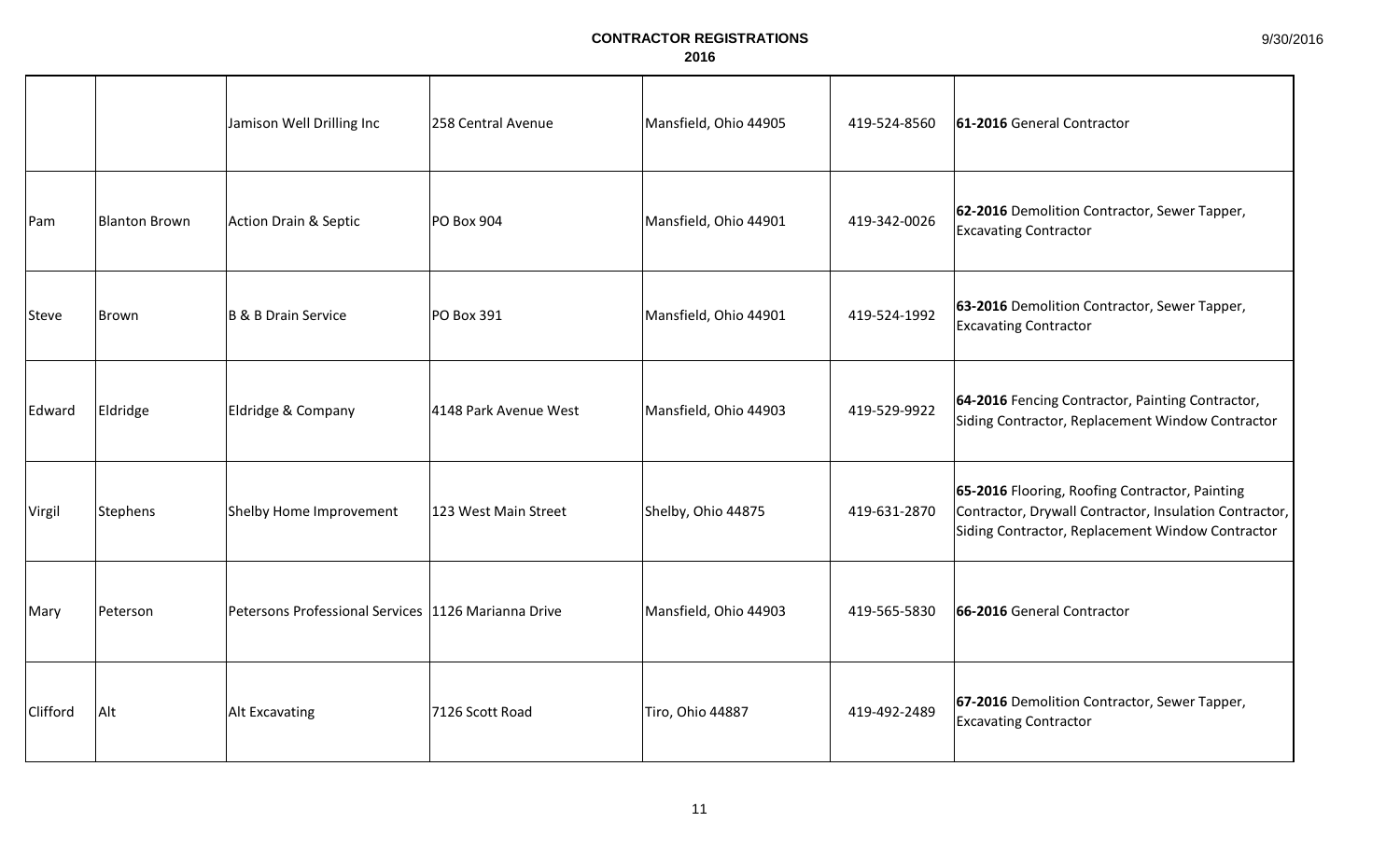| Mark                 | Albert  | Horizon Mechanical & Electrical<br>Inc      | 321 Trimble Road             | Mansfield, Ohio 44906     | 419-529-2738 | 68-2016 HVAC Contractor(OCIEB), Electrical<br>Residential, Plumber (OCIEB), Electrical Commercial<br>(OCIEB), Refrigeration Contractor, Hydronics<br>Contractor (OCIEB) |
|----------------------|---------|---------------------------------------------|------------------------------|---------------------------|--------------|-------------------------------------------------------------------------------------------------------------------------------------------------------------------------|
| Michael              | Tridico | <b>Tridico Sign Company</b>                 | 162 North Diamond Street     | Mansfield, Ohio 44902     | 419-526-1695 | 69-2016 Sign Erector                                                                                                                                                    |
|                      |         | <b>Kokosing Construction</b><br>Company Inc | 17531 Waterford Road         | Fredericktown, Ohio 43019 | 740-694-6315 | 70-2016 General Contractor, Excavating Contractor,<br>Paving Contractor, Steel Erectors, Concrete<br>Contractor                                                         |
| J.N.                 | Jimenez | American Steel Carports Inc                 | 457 North Broadway Street    | Joshua, Texas 76058       | 866-730-9865 | 71-2016 General Contractor                                                                                                                                              |
| Mark                 | May     | Marks Lawn Care                             | 66 Roberts Drive             | Shelby, Ohio 44875        | 419-566-4566 | 72-2016 Landscape Including Arborist and Tree<br>Trimmer                                                                                                                |
| Michael &<br>Charles | Walker  | Walker Bros Co Inc                          | PO Box 9069<br>4084 St Rt 42 | Lexington, Ohio 44904     | 419-884-0732 | 73-2016 Sewer Tapper                                                                                                                                                    |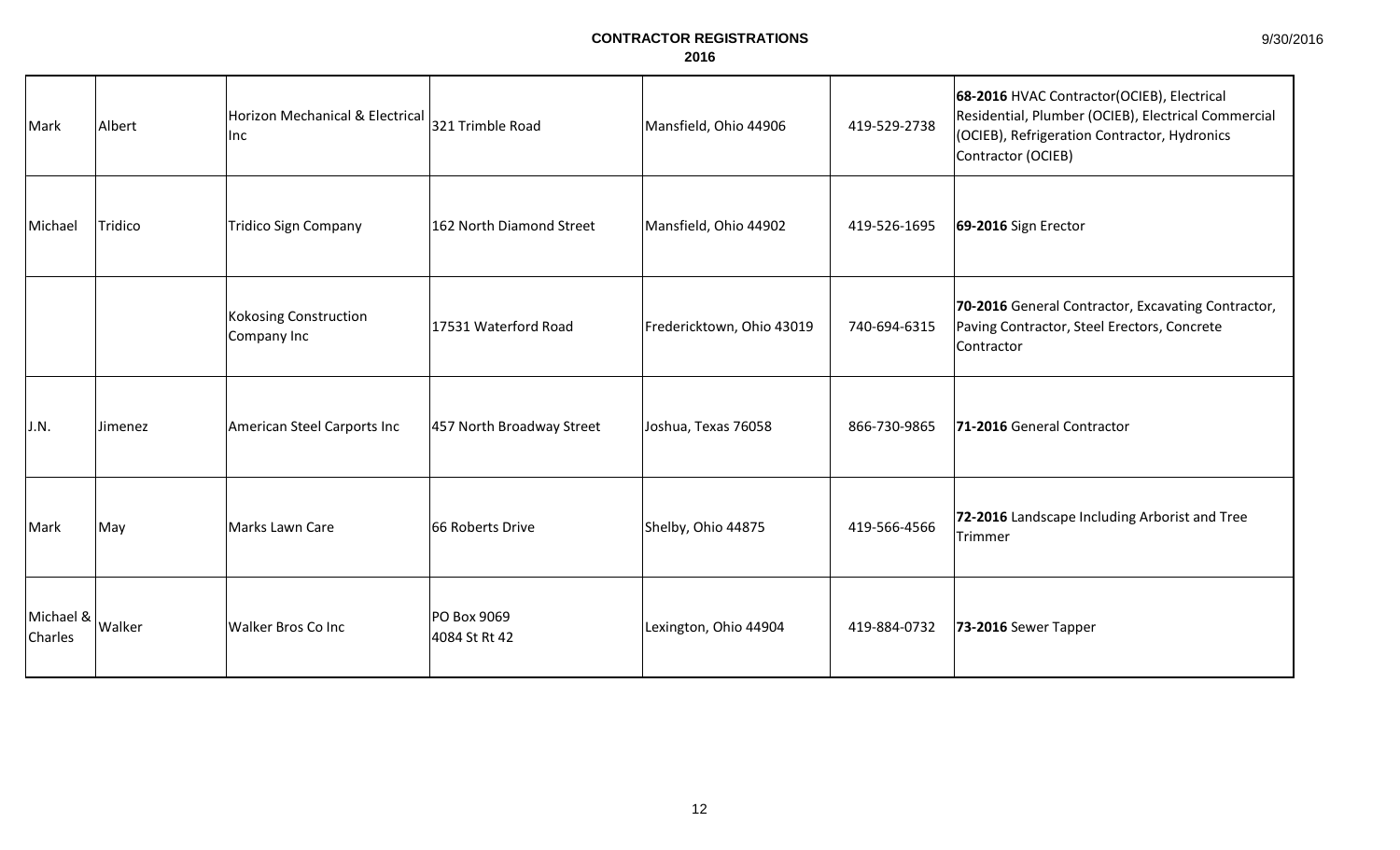|                   |         | Brennstuhl Construction Inc                   | 7547 Hill Road                 | Butler, Ohio 44822    | 419-612-2812 | 74-2016 Excavating Contractor, Paving Contractor,<br>Concrete Contractor                             |
|-------------------|---------|-----------------------------------------------|--------------------------------|-----------------------|--------------|------------------------------------------------------------------------------------------------------|
| Eric &<br>Richard | McQueen | McQueen Advertising Co Inc                    | 2010 Cermilion Road            | Vermilion, Ohio 44089 | 440-967-1137 | 75-2016 Sign Erector                                                                                 |
| Mark              | Bosko   | Alpine Electric Inc                           | 57 East 6th Street             | Mansfield, Ohio 44902 | 419-522-6616 | 76-2016 Electrical Contractor (Commercial)                                                           |
| Howard            | Norris  | Norris Electric                               | 1490 Bellville Johnsville Road | Bellville, Ohio 44813 | 419-529-3481 | 77-2016 Electrical Residential, Electrical Commercial<br>(OCIEB), Electrical Contractor (Commercial) |
|                   |         | McKenzie Concrete Inc                         | <b>PO Box 774</b>              | Shelby, Ohio 44875    | 419-347-6059 | 78-2016 Concrete Contractor                                                                          |
|                   |         | Spring Electrical Construction<br>Company Inc | 1500 East Lindaire Lane        | Mansfield, Ohio 44906 | 419-747-7911 | 79-2016 Electrical Residential, Electrical Commercial<br>(OCIEB), Electrical Contractor (Commercial) |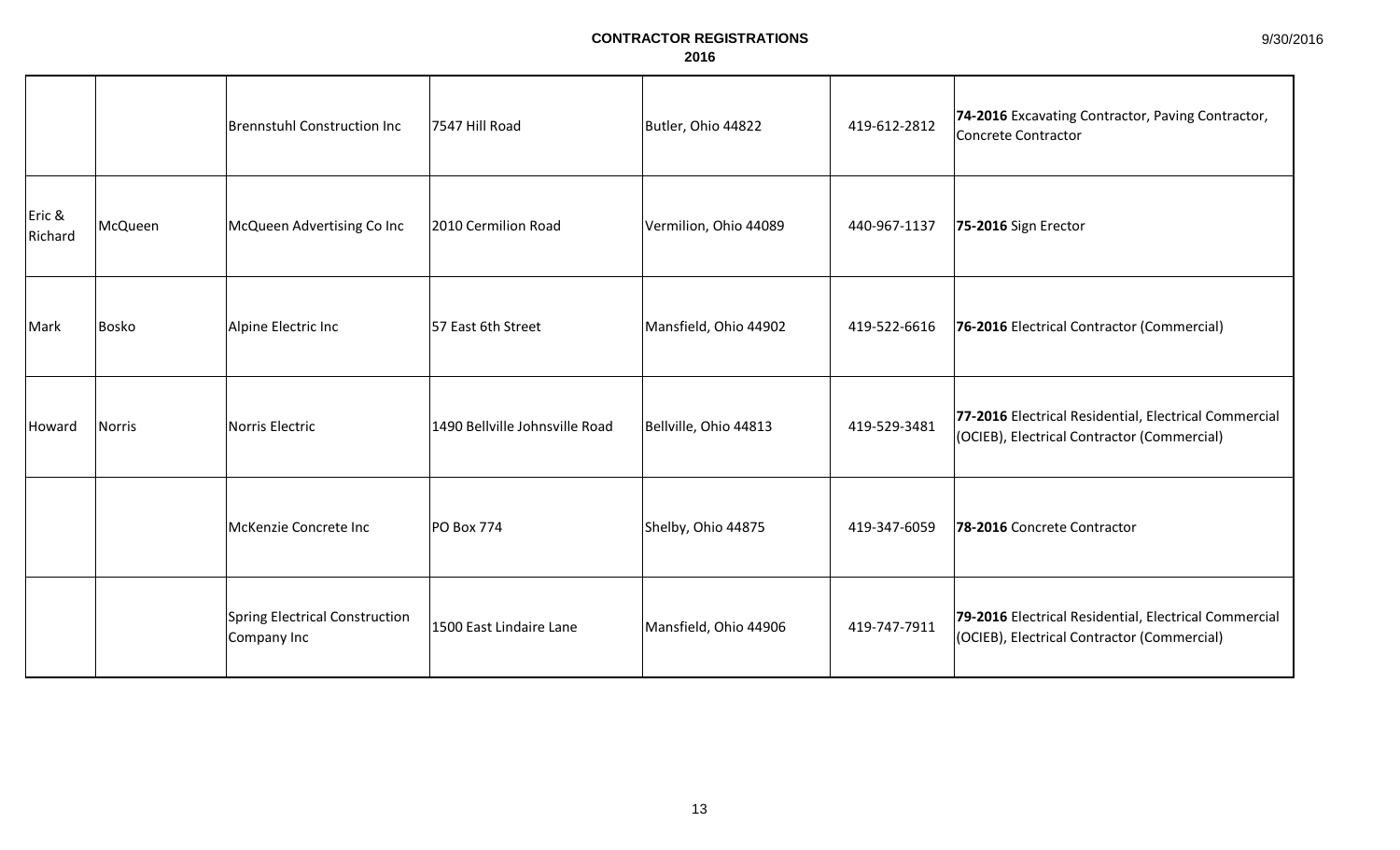| Paul  | Zimmerman    | In Line Builders Ltd                           | 2842 Shelby Ganges Road | Shelby, Ohio 44875    | 419-631-5952 | 80-2016 General Contractor, Roofing Contractor,<br>Insulation Contractor, Concrete Contractor, Siding<br>Contractor                                                                                                                                                                                                                                                                                                |
|-------|--------------|------------------------------------------------|-------------------------|-----------------------|--------------|--------------------------------------------------------------------------------------------------------------------------------------------------------------------------------------------------------------------------------------------------------------------------------------------------------------------------------------------------------------------------------------------------------------------|
|       |              | Central Ohio Plumbing Heating<br>& Cooling LLC | 3240 Park Avenue West   | Mansfield, Ohio 44906 | 419-571-2934 | 81-2016 HVAC Contractor (OCIEB), Plumber (OCIEB)                                                                                                                                                                                                                                                                                                                                                                   |
|       |              | Adena Corporation                              | 1310 West Fourth Street | Mansfield, Ohio 44906 | 419-529-4456 | 82-2016 General Contractor                                                                                                                                                                                                                                                                                                                                                                                         |
| Dave  | Hedrick      | B-Dry System of NCO Inc                        | 3053 Touby Road         | Mansfield, Ohio 44903 | 419-756-5368 | 83-2016 Waterproofing Contractor                                                                                                                                                                                                                                                                                                                                                                                   |
| Duane | <b>Bisel</b> | <b>Bisel Builders &amp; Excavating</b>         | RR 600 Connor Drive     | Mansfield, Ohio 44905 | 419-566-0072 | 84-2016 General Contractor, Demolition Contractor,<br>Sewer Tapper, Excavating Contractor                                                                                                                                                                                                                                                                                                                          |
| Stan  | Roberts      | <b>Roberts Unlimited Ltd</b>                   | 11 Clark Avenue         | Shelby, Ohio 44875    | 419-565-7392 | 85-2016 General Contractorl, Plaster Contractor, Electrical Residential,<br>Finish Contractor, Flooring, Roofing Contractor, Framing Contractor,<br>Fencing Contractor, Electrical Commercial(OCIEB), Painting Contractor,<br>Closet Shelving, Mirror & Fireplace Contractor, Electrical<br>Contractor(Commercial), Drywall Contractor, Insulation Contractor, Siding<br>Contractor, Replacement Window Contractor |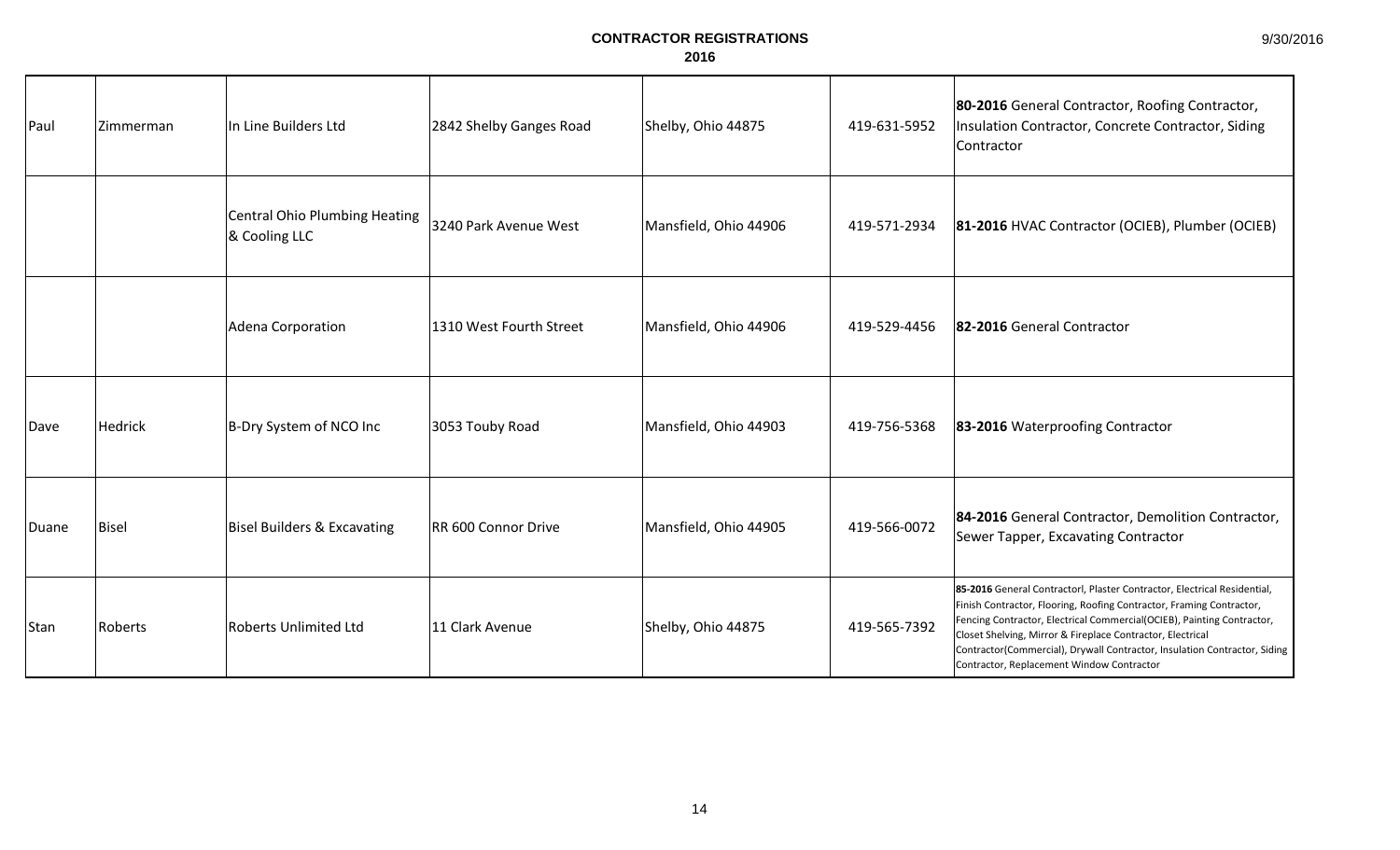| Steve        | Miller     | Dream Maker Bath & Kitchen     | 4981 Highview Drive             | Fredericksburg, Ohio 44627 | 419-774-1484 | 86-2016 General Contractor                                                                                                                                       |
|--------------|------------|--------------------------------|---------------------------------|----------------------------|--------------|------------------------------------------------------------------------------------------------------------------------------------------------------------------|
| <b>Terry</b> | Au         | <b>Ace Electrical Services</b> | 1564 Pin Oak Trail              | Mansfield, Ohio 44906      | 419-774-9400 | 87-2016 Electrical Commercial (OCIEB)                                                                                                                            |
| John         | Carter     | Carter Electric Inc            | 844 Edward Street<br>PO Box 711 | Galion, Ohio 44833         | 419-468-9019 | 88-2016 Electrical Commercial (OCIEB), Electrical<br>Contractor (Commercial)                                                                                     |
| Dennis       | Riggans    | Air Solutions of Ohio          | 175 Illinois Avenue South       | Mansfield, Ohio 44905      | 419-589-3600 | 89-2016 HVAC Contractor (OCIEB), Plumber (OCIEB),<br>Refrigeration Contractor                                                                                    |
| Meg          | Rietschlin | Rietschlin Construction Inc    | 4240 Baker Road                 | Crestline, Ohio 44827      | 419-347-4341 | 90-2016 General Contractor, Sewer Tapper,<br>Foundation Contractor, Fire Protection Contractor<br> (Fire Marshal), Excavating Contractor, Concrete<br>Contractor |
| Jeff         | Kisling    | <b>River Front Enterprises</b> | 1665 Grimes Road                | Mansfield, Ohio 44903      | 419-566-8132 | 91-2016 Pool Installer                                                                                                                                           |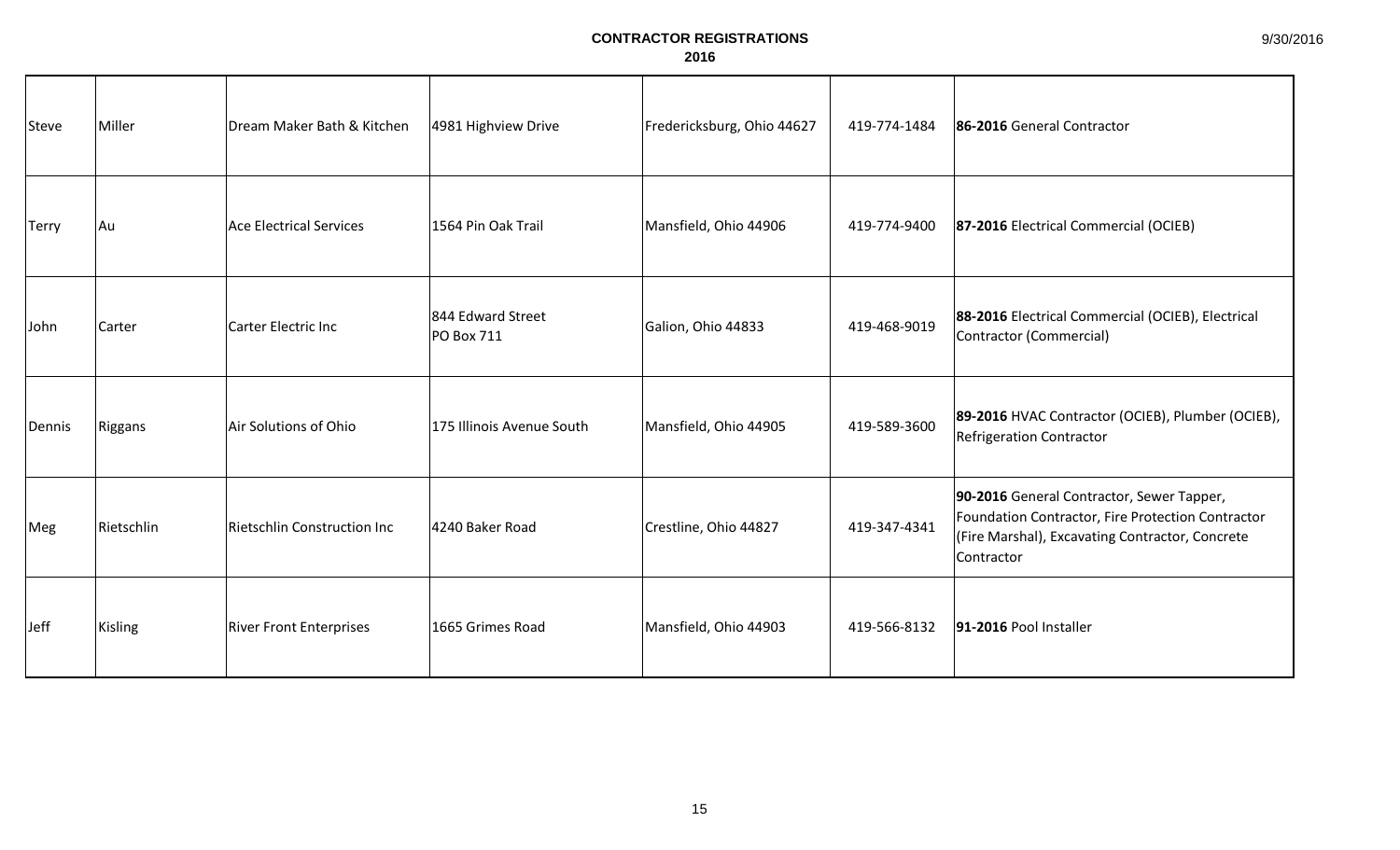| Allen               | Striker  | R.A.S. Heating, Cooling &<br><b>Electric Service LLC</b> | 31 West Gaylord Avenue     | Shelby, Ohio 44875    | 419-347-5448 | 92-2016 Electrical Residential                                                    |
|---------------------|----------|----------------------------------------------------------|----------------------------|-----------------------|--------------|-----------------------------------------------------------------------------------|
| Frederick           | Wiegand  | G.P. Wiegand Construction Inc 362 Lenox Avenue           |                            | Mansfield, Ohio 44906 | 419-529-3106 | 93-2016 General Contractor                                                        |
| Shannon<br>or Marla | Stamper  | Stamper Concrete Service Inc                             | 3626 Springmill North Road | Shelby, Ohio 44875    | 419-347-5100 | 94-2016 Foundation Contractor, Concrete Contractor                                |
|                     |          | Shakley Mechanical Inc                                   | 1081 Co Rd 601             | Ashland, Ohio 44805   | 419-281-6909 | 95-2016 HVAC Contractor (OCIEB), Plumber (OCIEB),<br>Hydronics Contractor (OCIEB) |
|                     |          | Quality Plumbing Heating & Air 3655 State Route 39       |                            | Shelby, Ohio 44875    | 419-342-6216 | 96-2016 HVAC Contractor (OCIEB), Plumber (OCIEB)                                  |
| Randal              | Stephens | <b>Stephens Construction</b>                             | PO Box 187                 | Willard, Ohio 44890   | 419-706-1226 | 97-2016 General Contractor, Excavating Contractor                                 |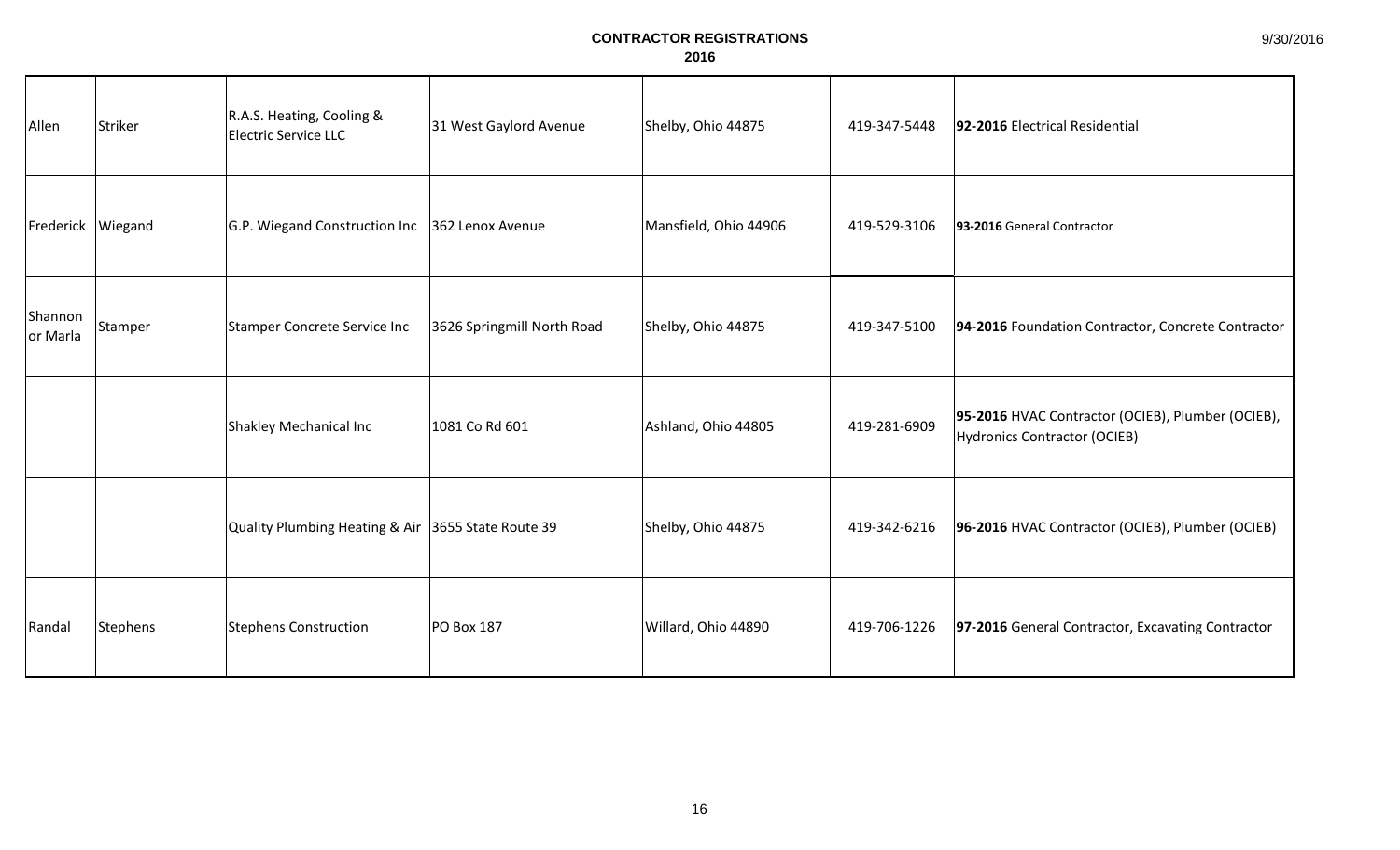|            |        | Oakstone Landscape LLC       | PO Box 348                    | Crestline, Ohio 44827  | 419-462-5897 | 98-2016 Landscape Including Arborist and Tree<br>Trimmer                                                                            |
|------------|--------|------------------------------|-------------------------------|------------------------|--------------|-------------------------------------------------------------------------------------------------------------------------------------|
| William    | Savel  | <b>Brooklyn Cabinets Inc</b> | 5310 W 161st St Suite A       | Brook Park, Ohio 44142 | 216-267-9400 | 99-2016 General Contractor, Plumber (OCIEB),<br>Electrical Commercial (OCIEB), Cabinet Maker,<br>Electrical Contractor (Commercial) |
| Jack       | Kousma | Kousma Insulation LLC        | <b>PO Box 437</b>             | Willard, Ohio 44890    | 419-935-2511 | 100-2016 Insulation Contractor                                                                                                      |
| <b>Tim</b> | Young  |                              | 3201 Wareham Road             | Shelby, Ohio 44875     | 419-512-9844 | 101-2016 Electrical Residential                                                                                                     |
| Ben        | Weiss  | Sherriff Goslin Roofing Co   | 1445 West Longview Avenue     | Mansfield, Ohio 44906  | 419-529-8249 | 102-2016 Roofing Contractor                                                                                                         |
| Cody       | Britt  | <b>Britts Landscaping</b>    | 2960 Plymouth Springmill Road | Shelby, Ohio 44875     | 419-566-5935 | 103-2016 Landscape Including Arborist and Tree<br>Trimmer, Tree/Stump Removal                                                       |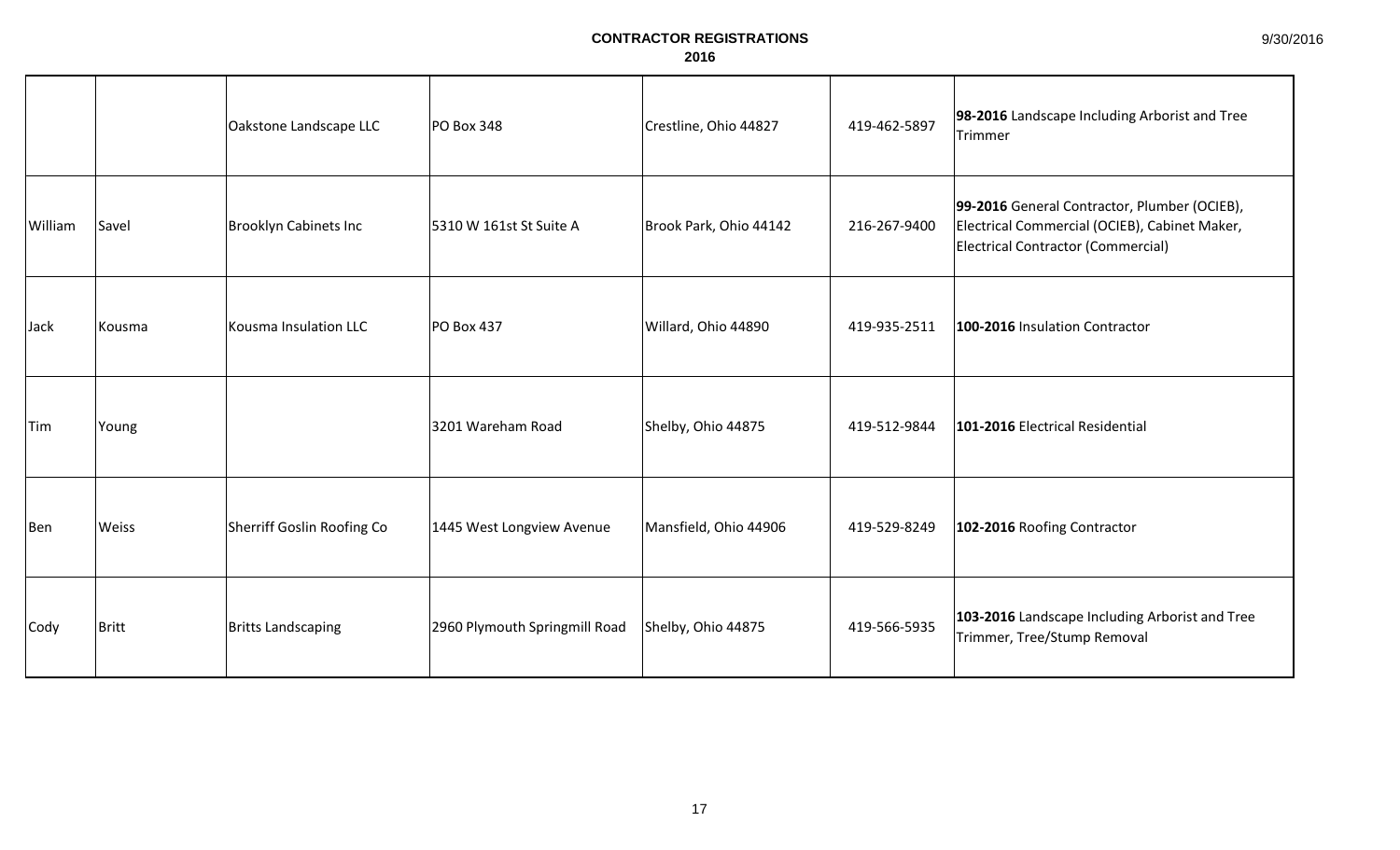| 9/30/2016 |
|-----------|
|-----------|

| Edw     | Whited  | <b>Edw Whited Construction Inc</b>                    | 234 Joelynn Drive         | Shelby, Ohio 44875    | 419-347-1944 | 104-2016 General Contractor, Electrical Residential, Finish<br>Contractor, Roofing Contractor, Framing Contractor,<br>Fencing Contractor, Cabinet Maker, Siding Contractor,<br>Replacement Window Contractor |
|---------|---------|-------------------------------------------------------|---------------------------|-----------------------|--------------|--------------------------------------------------------------------------------------------------------------------------------------------------------------------------------------------------------------|
|         |         | All Glass Systems LLC                                 | 194 South Illinois Avenue | Mansfield, Ohio 44905 | 419-775-6552 | 105-2016 Replacement Window Contractor                                                                                                                                                                       |
|         |         | Zara Construction Inc                                 | 3240 Park Avenue West     | Mansfield, Ohio 44906 | 419-525-3613 | 106-2016 General Contractor                                                                                                                                                                                  |
| Jan     | Kaple   | Kaple Home Repair                                     | 3605 Stiving Road         | Shelby, Ohio 44875    | 419-347-5121 | 107-2016 General Contractor                                                                                                                                                                                  |
| Stephen | Metzger | Metzgers Precision Electric LLC 5165 West Smiley Road |                           | Shelby, Ohio 44875    | 419-565-2955 | 108-2016 Electrical Commercial (OCIEB)                                                                                                                                                                       |
|         |         | Page Excavating Inc                                   | 2398 Applegate Road       | Lucas, Ohio 44843     | 419-892-3770 | 109-2016 General Contractor, Demolition Contractor,<br>Sewer Tapper, Excavating Contractor, Concrete<br>Contractor, Tree/Stump Removal                                                                       |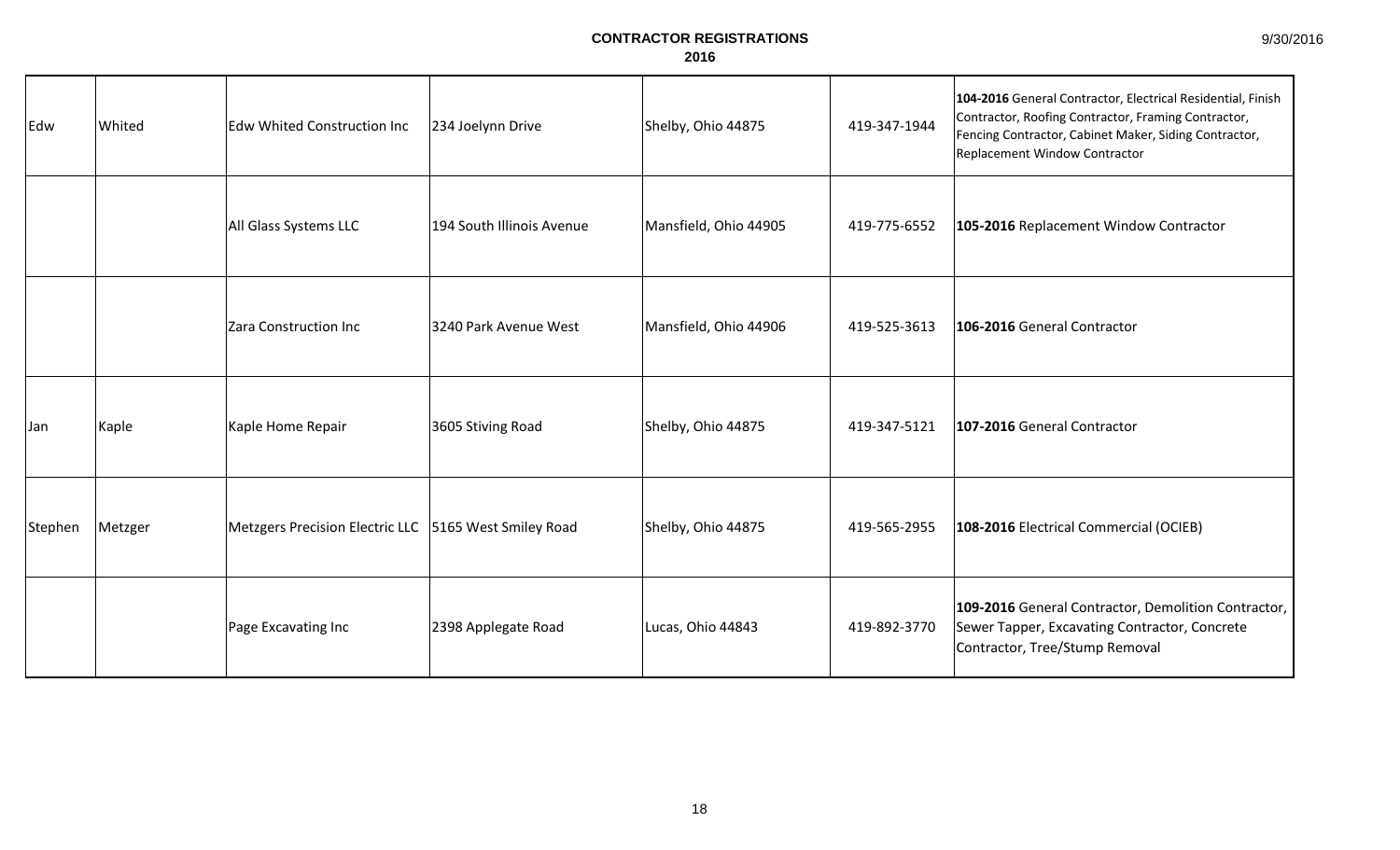|  | 9/30/2016 |  |  |
|--|-----------|--|--|
|--|-----------|--|--|

| J Scot  | Sifferlin | JS Concrete Construction      | 82 North Gamble Street               | Shelby, Ohio 44875 | 419-347-1638 | 110-2016 General Contractor, Demolition Contractor,<br><b>Waterproofing Contractor, Sewer Tapper, Foundation</b><br>Contractor, Excavating Contractor, Concrete<br>Contractor |
|---------|-----------|-------------------------------|--------------------------------------|--------------------|--------------|-------------------------------------------------------------------------------------------------------------------------------------------------------------------------------|
| Jeffery | Potts     | Jeffs Tree and Shrub Care Ltd | 239 West Main Street                 | Shelby, Ohio 44875 | 419-347-1019 | 111-2016 Landscape Including Arborist and Tree<br>Trimmer, Tree/Stump Removal                                                                                                 |
| Elmer   | Prater    | Top Notch Windows Inc         | 509 Iberia Road                      | Galion, Ohio 44833 | 419-462-7775 | 112-2016 Fencing Contractor, Siding Contractor,<br>Replacement Window Contractor                                                                                              |
| Bob     | Barry     | S.A. Comunale Co Inc          | 3007 Harding Hwy East<br>Box 3 North | Marion, Ohio 43302 | 740-383-6789 | 113-2016 Fire Protection Contractor (Fire Marshal)                                                                                                                            |
| William | Shrock    | Shrock Home Improvement       | 4626 Bowman St Rd                    | Shelby, Ohio 44875 | 419-632-0238 | 114-2016 Siding Contractor, Replacement Window<br>Contractor                                                                                                                  |
| Douglas | Deans     | <b>Built Rite</b>             | 147 Massillon Road                   | Akron, Ohio 44312  | 330-784-8661 | 115-2016 General Contractor                                                                                                                                                   |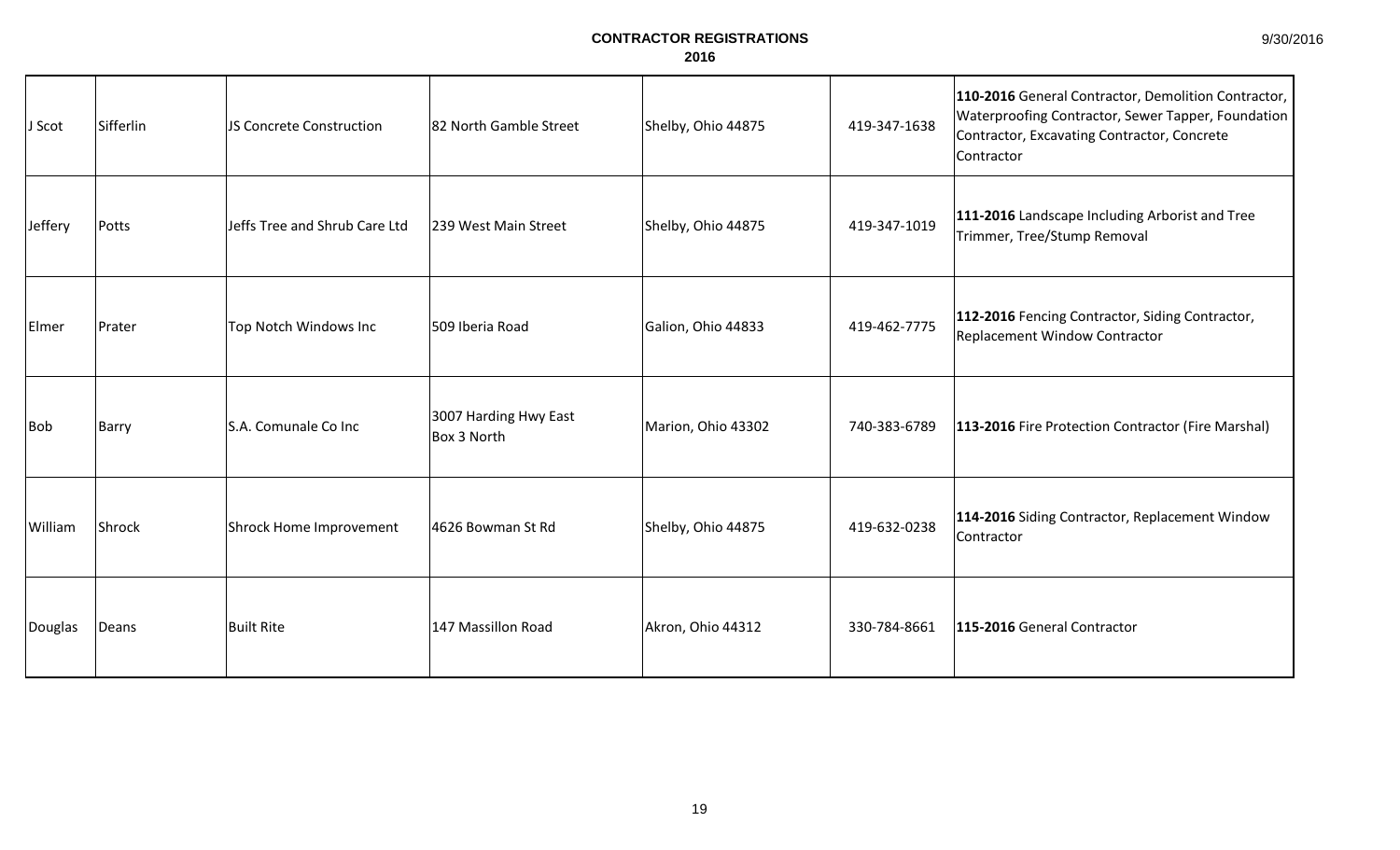| Ron   | Knight    | Knights Lawn Care                                 | 45 Auburn Avenue     | Shelby, Ohio 44875        | 419-545-5063 | 116-2016 Landscape Including Arborist and Tree<br>Trimmer                                                         |
|-------|-----------|---------------------------------------------------|----------------------|---------------------------|--------------|-------------------------------------------------------------------------------------------------------------------|
| John  | Hinman    | <b>Hinman Tree Service</b>                        | 3667 Derussey Road   | Collins, Ohio 44826       | 419-602-3915 | 117-2016 Landscape Including Arborist and Tree<br>Trimmer, Tree/Stump Removal                                     |
| Rhett | Dudgeon   | North Central Insulation Inc                      | 7539 St Rt South     | Bellville, Ohio 44813     | 419-886-2030 | 118-2016 Closet Shelving, Mirror & Fireplace<br>Contractor, Insulation Contractor                                 |
| Atlee | Shrock    | <b>Shrock Builders</b>                            | 7760 TR 95           | Fredericktown, Ohio 43019 |              | 119-2016 General Contractor, Roofing Contractor,<br>Framing Contractor, Concrete Contractor, Siding<br>Contractor |
| David | Grabowsky | <b>Standard Plumbing &amp; Heating</b><br>Company | 435 Walnut Avenue SE | Canton, Ohio 44702        | 330-327-9543 | 120-2016 HVAC Contractor (OCIEB), Plumber (OCIEB),<br>Hydronics Contractor (OCIEB), Refrigeration<br>Contractor   |
|       |           | <b>Classic Sign Company Inc</b>                   | 112 Lagrange Street  | Findlay, Ohio 45840       | 419-420-0058 | 121-2016 Sign Erector                                                                                             |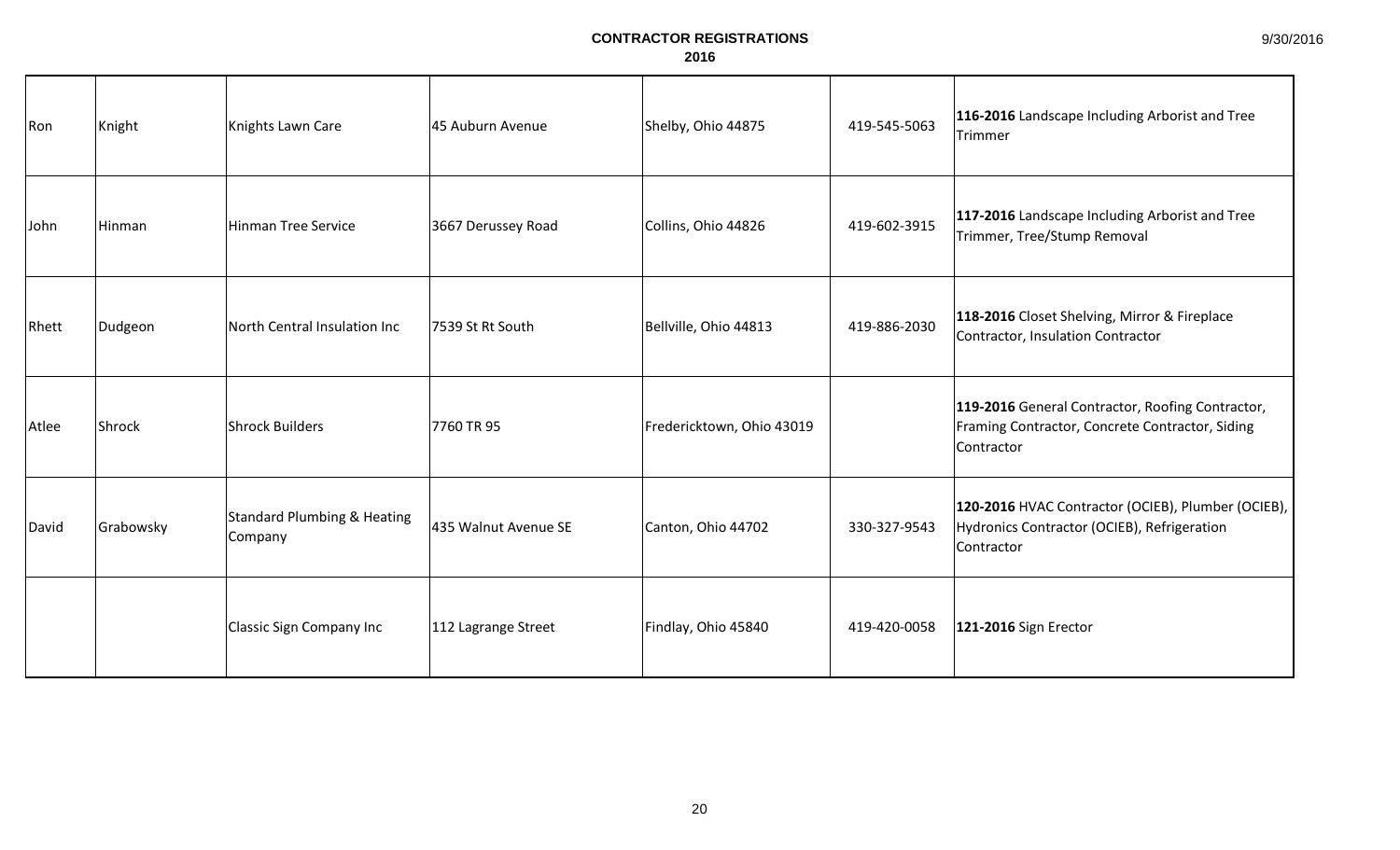| 9/30/2016 |
|-----------|
|-----------|

| Jon     | Kelso      | Kelso Home Improvement           | 7745 Oldfield Road      | Crestline, Ohio 44827  | 419-683-3824 | 122-2016 General Contractor, Finish Contractor,<br>Flooring, Roofing Contractor, Framing Contractor,<br>Painting Contractor, Drywall Contractor, Siding<br>Contractor, Replacement Window Contractor |
|---------|------------|----------------------------------|-------------------------|------------------------|--------------|------------------------------------------------------------------------------------------------------------------------------------------------------------------------------------------------------|
| Daniel  | Luebke     | <b>Absolute Tree Service LLC</b> | 17 Taft Street          | Shelby, Ohio 44875     | 419-961-3459 | 123-2016 Landscape Including Arborist and Tree<br>Trimmer, Tree/Stump Removal                                                                                                                        |
| Shane   | Walker     | Walker Home Improvement          | 1224 North Stewart Road | Mansfield, Ohio 44903  | 419-589-3571 | 124-2016 General Contractor, Finish Contractor,<br>Flooring, Roofing Contractor, Fencing Contractor,<br>Painting Contractor, Drywall Contractor, Replacement<br><b>Window Contractor</b>             |
|         |            | S & B Construction Group LLC     | 8740 East 30th Street   | Indianapolis, IN 46219 | 317-957-5704 | 125-2016 General Contractor                                                                                                                                                                          |
| Roger   | Babcock Jr | <b>Babcock Excavating LLC</b>    | PO Box 184              | New Haven, Ohio 44850  | 567-224-0467 | 126-2016 Sewer Tapper, Foundation Contractor,<br><b>Excavating Contractor, Concrete Contractor</b>                                                                                                   |
| Michael | Habbyshaw  | <b>Great Northern Fence Inc</b>  | 185 Treat Road          | Aurora, Ohio 44202     | 330-562-3331 | 127-2016 Fencing Contractor                                                                                                                                                                          |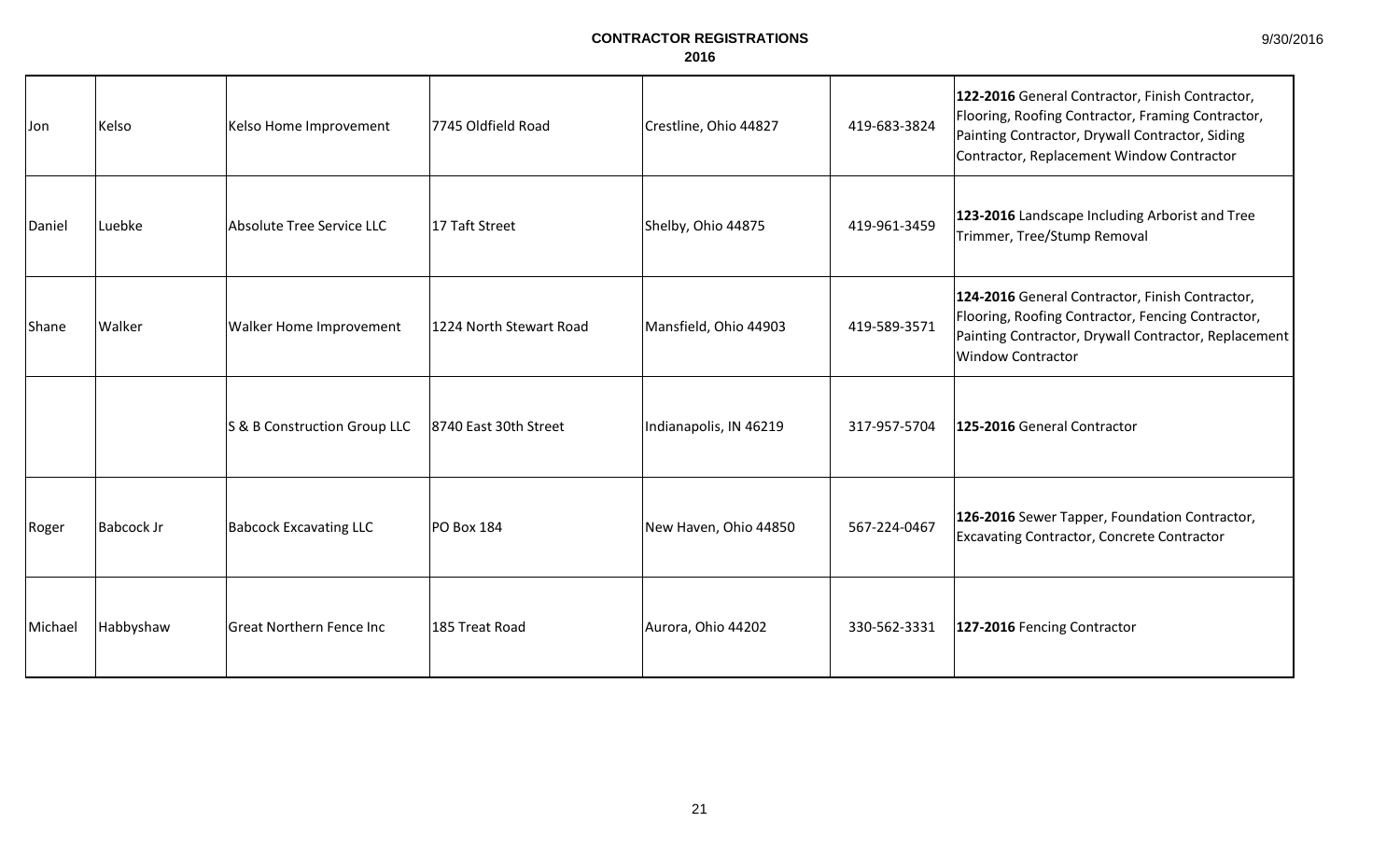| <b>Buddy</b> | Zender  | Zender Electric LLC                                     | 966 Springville Avenue          | Fostoria, Ohio 44830       | 419-436-1538 | 128-2016 Electrical Contractor (Commercial)                   |
|--------------|---------|---------------------------------------------------------|---------------------------------|----------------------------|--------------|---------------------------------------------------------------|
| William      | Sheets  | Zimmerman Paint Contractors<br>Co Inc.                  | 2710 Hayes Avenue               | Fremont, Ohio 43420        | 419-332-7009 | 129-2016 Painting Contractor                                  |
| Todd         | Glass   | Todds Glass, Mirrors & More<br>LLC                      | 719 North VanDyke<br>PO Box 116 | Imlay City, Michigan 48444 | 810-724-2480 | 130-2016 Framing Contractor, Replacement Window<br>Contractor |
|              |         | Accurate Door Systems                                   | 6331 Whipple Avenue NW          | North Canton, Ohio 44720   | 330-497-7800 | 131-2016 General Contractor                                   |
| Ray          | Petrime | All Weather Heating & Cooling   30641 Center Ridge Road |                                 | Westlake, Ohio 44145       | 440-899-9755 | 132-2016 HVAC Contractor (OCIEB)                              |
| Thomas       | Roberts | <b>Roberts Builders</b>                                 | 66 Elm Street                   | Shelby, Ohio 44875         | 419-543-8485 | 133-2016 General Contractor                                   |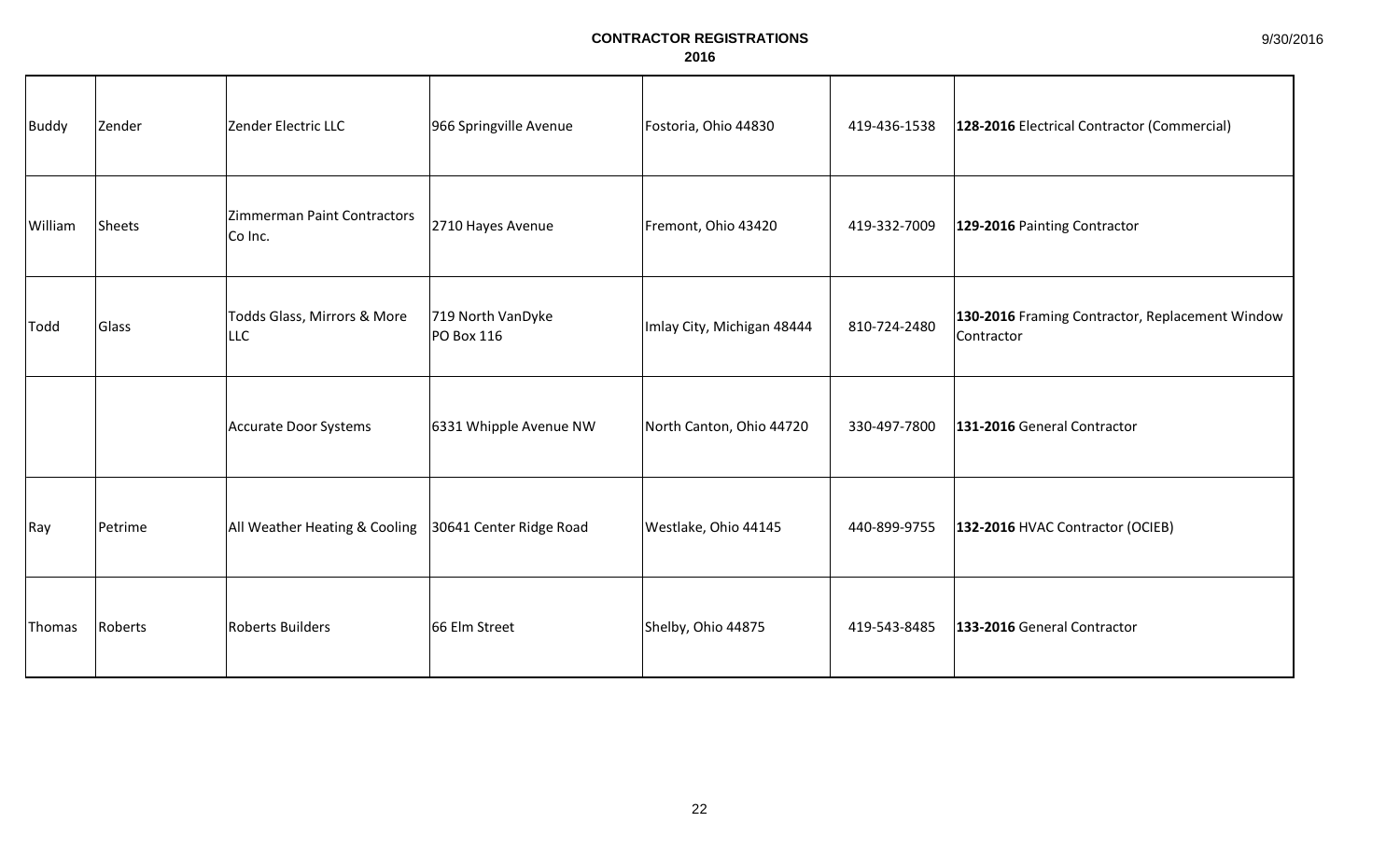| Robert      | Mason   | A & M Contracting LLC                                            | 12091 McKeighan Road | St. Charles, MI 48655     | 989-233-3472 | 134-2016 Framing Contractor, Painting Contractor, Drywall<br>Contractor, Steel Erectors                                                                                                                                                                                                       |
|-------------|---------|------------------------------------------------------------------|----------------------|---------------------------|--------------|-----------------------------------------------------------------------------------------------------------------------------------------------------------------------------------------------------------------------------------------------------------------------------------------------|
| Robert      | Kessler | Kessler Sign Company                                             | 2669 National Road   | Zanesville, Ohio 43701    | 740-453-0668 | 135-2016 Sign Erector                                                                                                                                                                                                                                                                         |
| <b>Brad</b> | Brown   | <b>Brad Brown Renovations Co</b>                                 | 14971 Spohn Road     | Fredericktown, Ohio 43019 | 419-566-8774 | 136-2016 General Contractor, Finish Contractor, Flooring, Roofing<br>Contractor, Framing Contractor, Cabinet Maker, Closet Shelving,<br>Mirror & Fireplace Contractor, Drywall Contractor, Insulation<br>Contractor, Concrete Contractor, Siding Contractor, Replacement<br>Window Contractor |
|             |         | Kline Restoration Specialists<br><b>DBA Kline Home Exteriors</b> | 3809 Twp Rd 154      | Millersburg, Ohio 44654   | 330-601-2749 | 137-2016 General Contractor, Roofing Contractor, Fencing<br>Contractor, Siding Contractor, Replacement Window<br>Contractor                                                                                                                                                                   |
| Patrick     | Shira   | Shira Sons Painting Co LLC                                       | 21 Myers Avenue      | Shelby, Ohio 44875        | 614-404-0104 | 138-2016 Painting Contractor                                                                                                                                                                                                                                                                  |
| Chad        | Rowland | Rowland Mechanical Ltd                                           | 634 US Hwy 42        | Ashland, Ohio 44805       | 330-603-0952 | 139-2016 Plumber (OCIEB)                                                                                                                                                                                                                                                                      |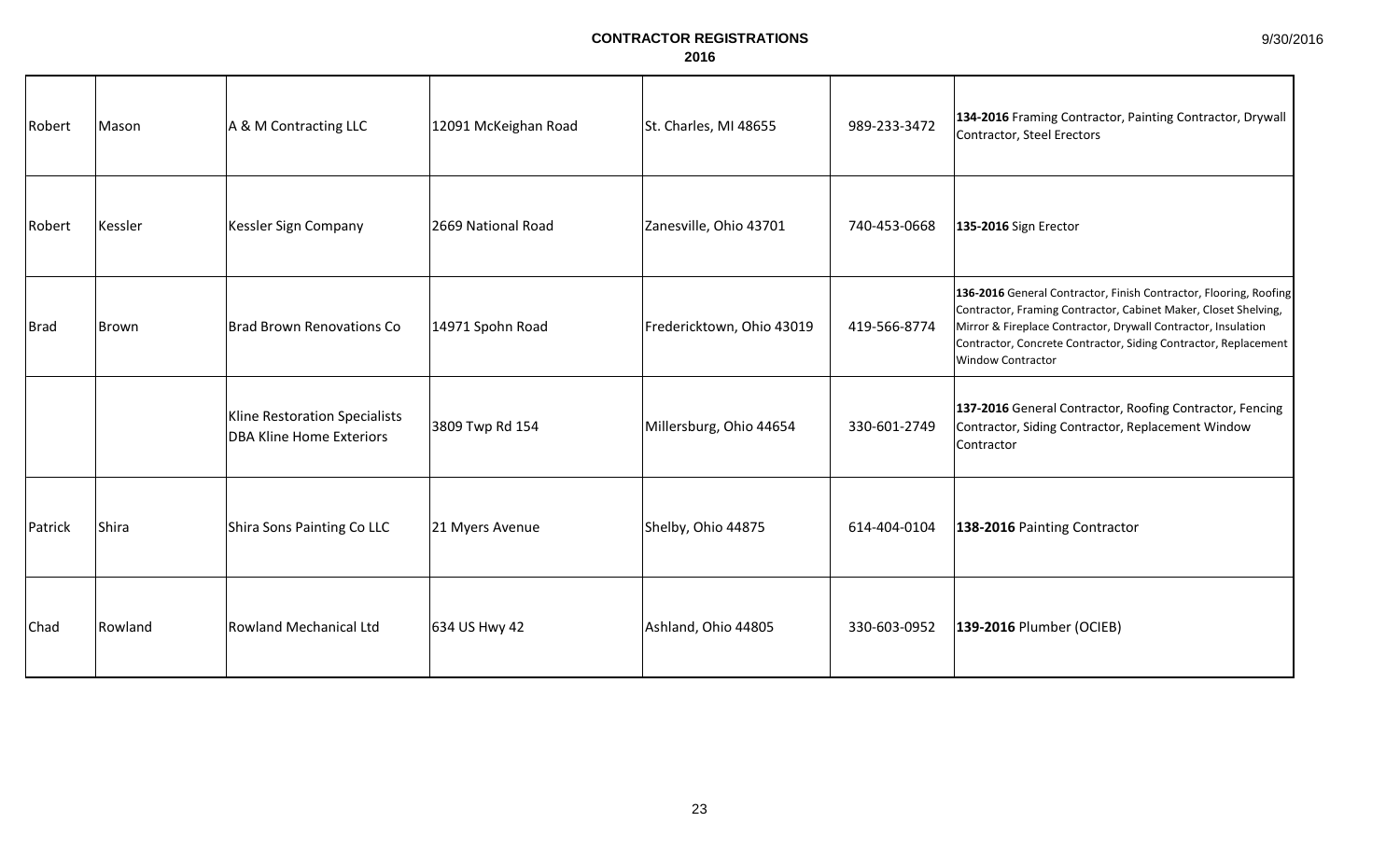| Michael | Matern   | Matern Construction      | 560 Dyas Drive                        | Mansfield, Ohio 44905  | 419-610-4384 | 140-2016 General Contractor, Roofing Contractor,<br>Siding Contractor                                             |
|---------|----------|--------------------------|---------------------------------------|------------------------|--------------|-------------------------------------------------------------------------------------------------------------------|
| Ryan    | Brady    | Brady Sign Co            | 1721 Hancock Street                   | Sandusky, Ohio 44870   | 419-626-5112 | 141-2016 Sign Erector                                                                                             |
| Ron     | Rogers   | Ron-Cin Enterprises Inc  | 806 Earick Road                       | Mansfield, Ohio 44903  | 419-571-9120 | 142-2016 General Contractor, Roofing Contractor,<br>Painting Contractor, Drywall Contractor, Siding<br>Contractor |
| Paul    | Harriger | H & T Demolition         | 555 Dewey Avenue                      | Mansfield, Ohio 44903  | 419-564-8064 | 143-2016 Demolition Contractor                                                                                    |
| Mark    | Dotson   | The Dotson Company Inc   | 6848 Providence Street<br>PO Box 2429 | Whitehouse, Ohio 43571 | 419-877-5176 | 144-2016 General Contractor                                                                                       |
| Kevin   | Kaeser   | Dirt Dawg Excavating LLC | PO Box 1153                           | Ashland, Ohio 44805    | 419-289-0778 | 145-2016 General Contractor, Sewer Tapper,<br>Excavating Contractor, Concrete Contractor                          |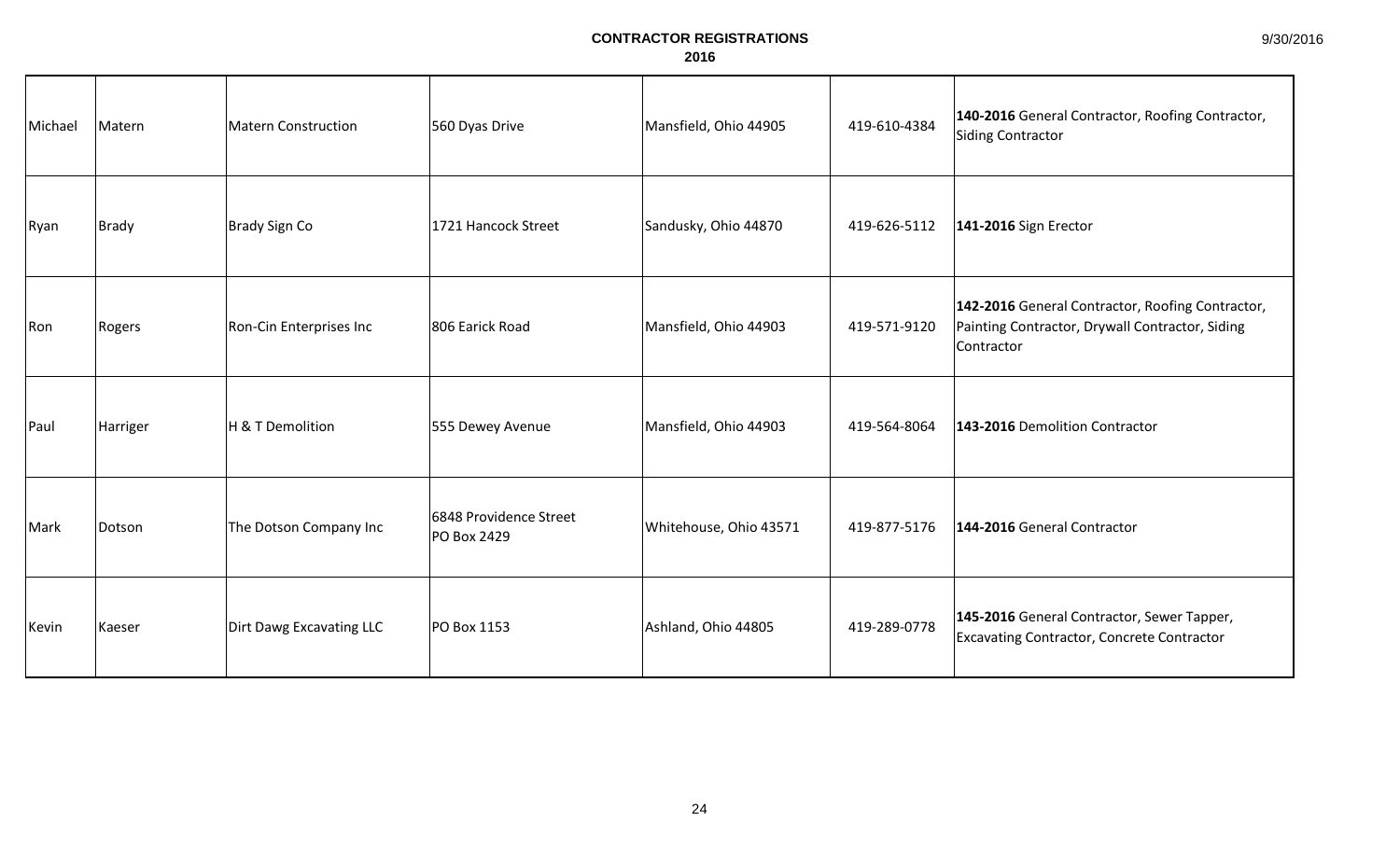| Rickie        | Crouch         | Crouch Enterprises LLC                 | 1245 Inwood Drive     | Marion, Ohio 43302        | 614-402-1270 | 146-2016 General Contractor                                                                                                                                                                                                                                                                                                                                                                                                                                                                                                                                                                                             |
|---------------|----------------|----------------------------------------|-----------------------|---------------------------|--------------|-------------------------------------------------------------------------------------------------------------------------------------------------------------------------------------------------------------------------------------------------------------------------------------------------------------------------------------------------------------------------------------------------------------------------------------------------------------------------------------------------------------------------------------------------------------------------------------------------------------------------|
| Edwin         | Edwards        | <b>Edwards Electrical Services Inc</b> | 3103 Robin Drive      | Ravenna, Ohio 44266       | 330-592-1834 | 147-2016 Electrical Contractor (Commercial)                                                                                                                                                                                                                                                                                                                                                                                                                                                                                                                                                                             |
| Doug &<br>Wes | Dillon & Jones | <b>Black Diamond Renovations</b>       | 107 Yoha Drive        | Mansfield, Ohio 44907     | 567-560-3413 | 148-2016 General Contractor, Demolition Contractor, Plaster Contractor, Waterproofing<br>Contractor, Electrical Residential, Finish Contractor, Flooring, Plumber, Foundation Contractor,<br>Landscape Including Arborist and Tree Trimmer, Roofing Contractor, Framing Contractor,<br>Excavating Contractor, Fencing Contractor, Paving Contractor, Painting Contractor, Refrigeration<br>Contractor, Cabinet Maker, Closet Shelving, Mirror & Fireplace Contractor, Drywall Contractor,<br>Insulation Contractor, Concrete Contractor, Siding Contractor, Tree/Stump Removal, Replacement<br><b>Window Contractor</b> |
| David         | Miller         | Millers Custom Builders                | 7728 Twp Road 89      | Fredericktown, Ohio 43019 | 419-612-5934 | 149-2016 Roofing Contractor, Framing Contractor,<br>Drywall Contractor, Insulation Contractor, Siding<br>Contractor                                                                                                                                                                                                                                                                                                                                                                                                                                                                                                     |
|               |                | <b>Seamans Custom Fence LLC</b>        | 8128 Planktown N Road | Shiloh, Ohio 44878        | 419-896-3531 | 150-2016 Fencing Contractor                                                                                                                                                                                                                                                                                                                                                                                                                                                                                                                                                                                             |
| Austin        | Keinath        | <b>Apex Contracting Group</b>          | 45 East Main Street   | Shelby, Ohio 44875        | 419-295-6034 | 151-2016 General Contractor                                                                                                                                                                                                                                                                                                                                                                                                                                                                                                                                                                                             |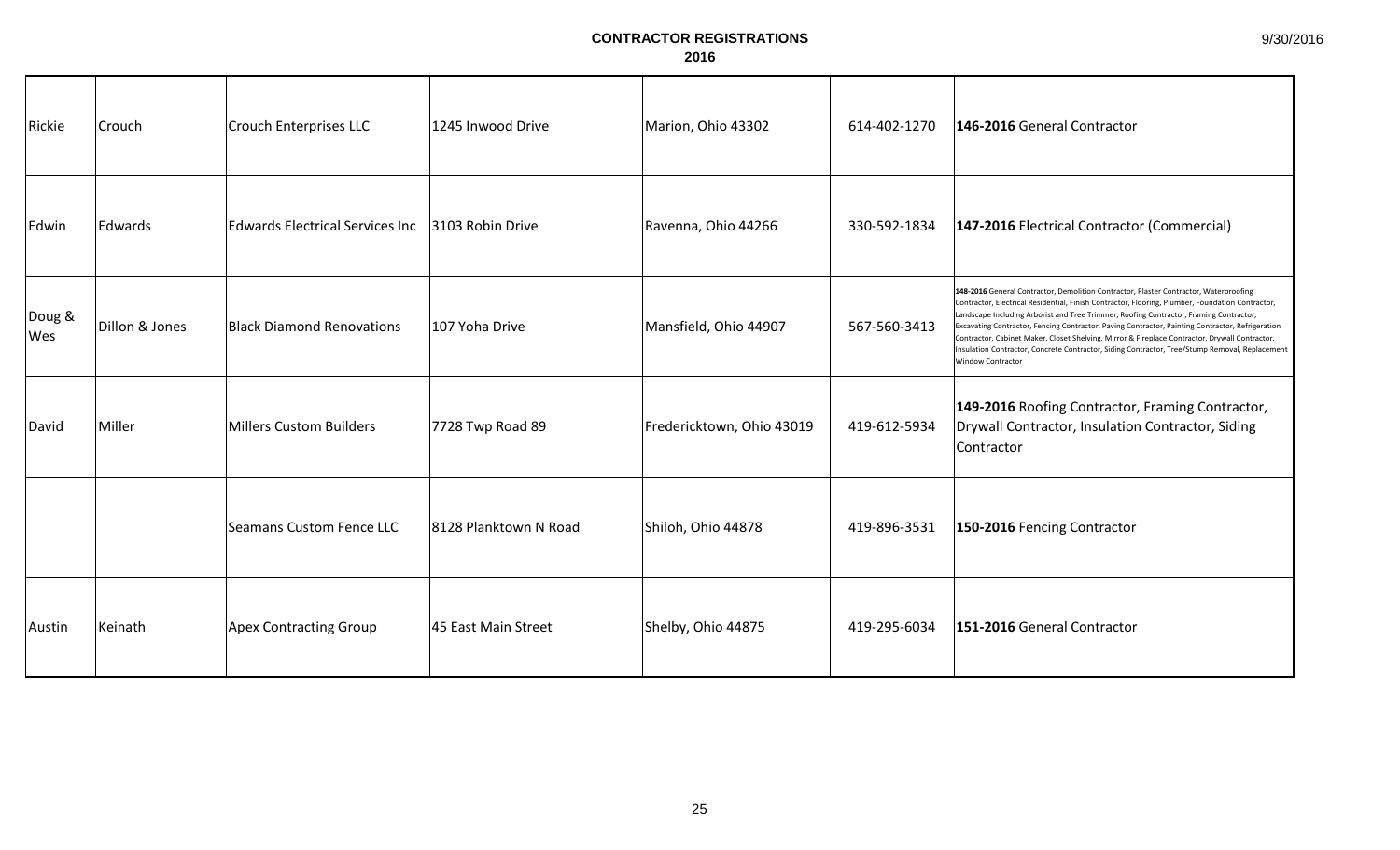| Thomas | Roberts       | Thomas Roberts Roofing Inc                        | 24369 Rapp Dean Road | Raymond, Ohio 43067     | 614-561-7469 | 152-2016 Roofing Contractor                                                                                                              |
|--------|---------------|---------------------------------------------------|----------------------|-------------------------|--------------|------------------------------------------------------------------------------------------------------------------------------------------|
|        |               | <b>Raeko Construction LLC</b>                     | 295 Baseline Road    | Greenwich, Ohio 44837   | 419-753-6120 | 153-2016 General Contractor, Electrical Residential,<br>Plumber (OCIEB)                                                                  |
| Jay    | Stauffer      | <b>Stauffer Construction LLC</b>                  | 1624 St Rt 603 West  | Shiloh, Ohio 44878      | 419-512-1952 | 154-2016 General Contractor, Roofing Contractor,<br>Framing Contractor, Siding Contractor                                                |
| Jason  | <b>Tusing</b> | <b>Tusing Builders Ltd</b>                        | 2596 US Hwy 20 East  | Monroeville, Ohio 44847 | 419-465-3100 | 155-2016 General Contractor                                                                                                              |
| Jason  | Robinson      | Robinsons Home Improvement 261 Plymouth East Road |                      | Willard, Ohio 44890     | 567-224-9772 | 156-2016 Finish Contractor, Flooring, Cabinet Maker,<br>Closet Shelving, Mirror & Fireplace Contractor,<br>Replacement Window Contractor |
|        |               |                                                   |                      |                         |              |                                                                                                                                          |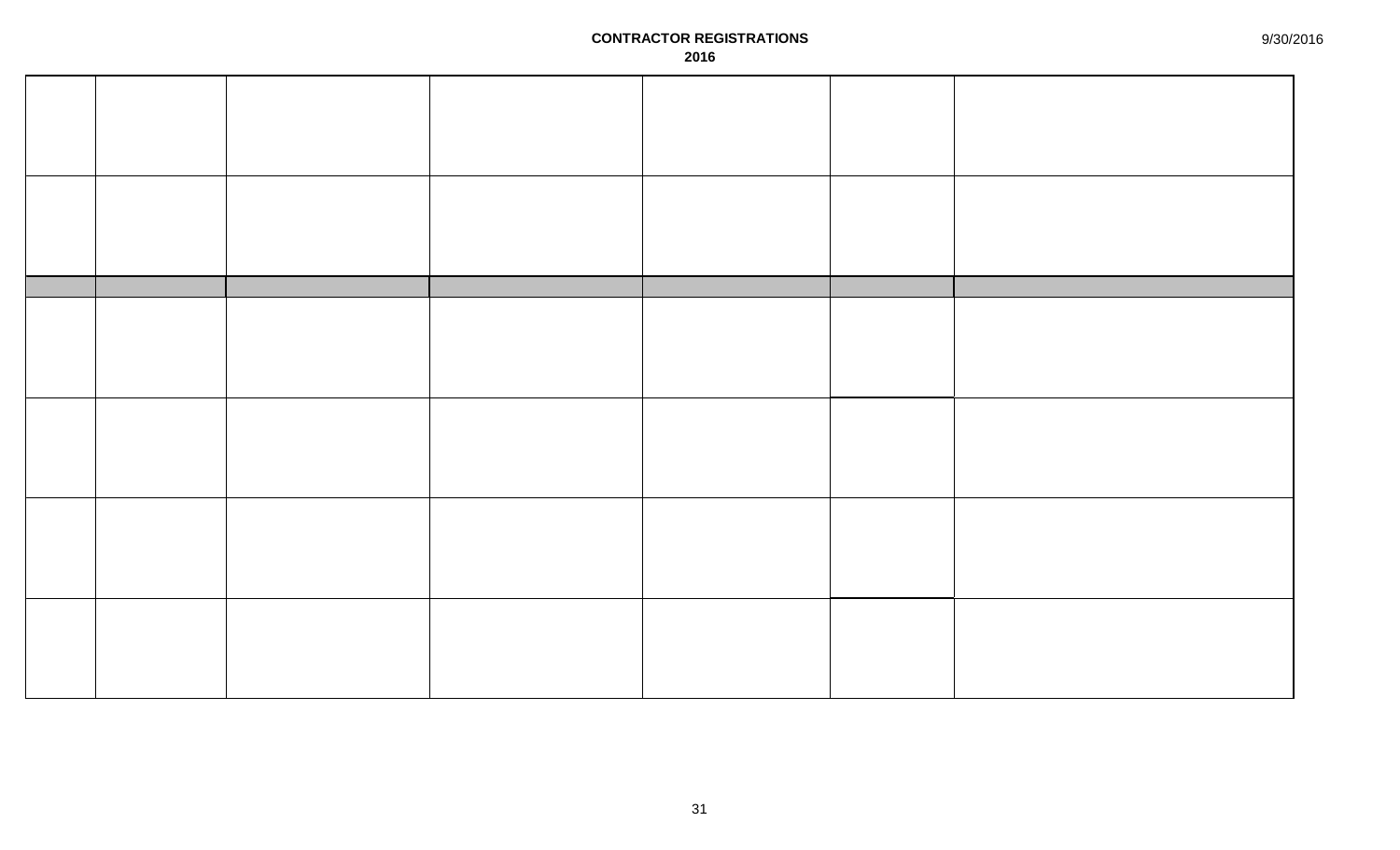| <b>First Name</b> | <b>Last Name</b> | <b>Organization Name</b> | <b>Address</b> | <b>Phone Number</b> | Note ALL EXPIRE ON 12/31/2014 |
|-------------------|------------------|--------------------------|----------------|---------------------|-------------------------------|
|                   |                  |                          |                |                     |                               |
|                   |                  |                          |                |                     |                               |
|                   |                  |                          |                |                     |                               |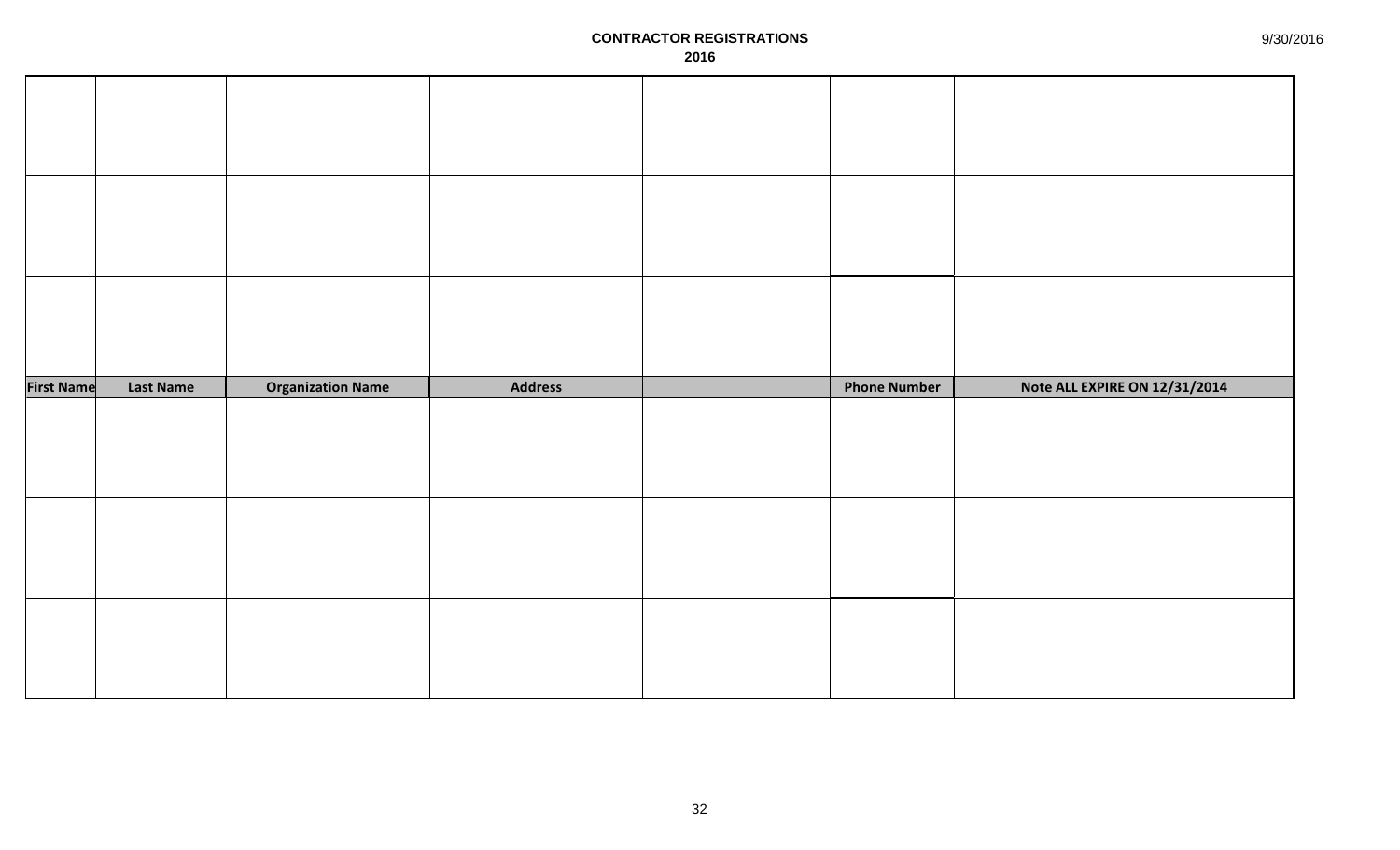| <b>First Name</b> | <b>Last Name</b> | <b>Organization Name</b> | <b>Address</b> | <b>Phone Number</b> | Note ALL EXPIRE ON 12/31/2014 |
|-------------------|------------------|--------------------------|----------------|---------------------|-------------------------------|
|                   |                  |                          |                |                     |                               |
|                   |                  |                          |                |                     |                               |